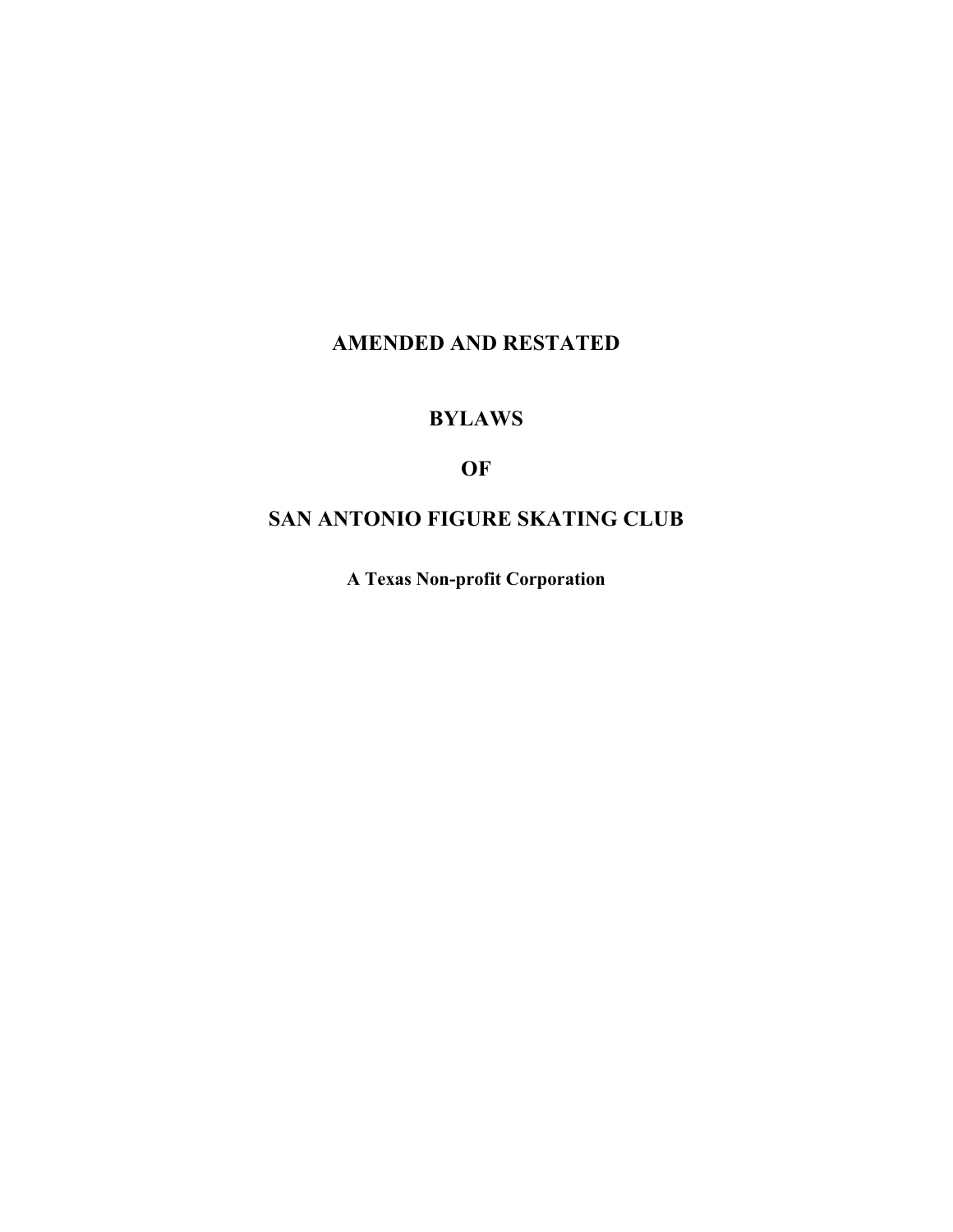#### **AMENDED AND RESTATED BYLAWS OF SAN ANTONIO FIGURE SKATING CLUB A TEXAS NON-PROFIT CORPORATION**

These Bylaws (these "Bylaws") of San Antonio Figure Skating Club, a Texas non-profit corporation (the "Club"), are subject to, and governed by, Texas Non-profit Corporation Law, as defined by Section 1.008(d) of the Texas Business Organizations Code, as amended, and the certificate of formation of the Company filed with the Secretary of State of the State of Texas on December 15, 1999, as amended (the "Certificate").

#### **Article 1 CONSTRUCTION**

#### 1.01 Construction.

Unless the context otherwise requires: (a) the gender (or lack of gender) of all words used in these Bylaws include the masculine, feminine and neuter; (b) references to Articles and Sections (other than in connection with the Code or the TBOC) refer to Articles and Sections of these Bylaws; (c) words used in the singular shall also denote the plural, and words used in the plural shall also denote the singular; and (d) the term "including" shall mean "including, without limitation,". The headings contained in these Bylaws are for reference purposes only and shall not affect in any way the meaning or interpretation of these Bylaws.

### **Article 2 ORGANIZATION**

#### 2.01 Name.

The name of the Club is "San Antonio Figure Skating Club". All business of the Club shall be conducted in the name of the Club or such other name or names that comply with Law as the Board of Directors may select.

#### 2.02 Registered Office; Registered Agent; Principal Executive Office; Principal Training Facility; Other Offices.

The registered office of the Club required by the TBOC to be maintained in the State of Texas shall be at 14546 Brood Hollow Blvd, #351, San Antonio, Texas 78232 or such other office (which need not be a place of business of the Club) as the Board of Directors may designate in the manner provided by Law (the "Registered Office"). The registered agent of the Club in the State of Texas shall be Capitol Corporate Services, Inc., who may be served at 206 E. 9<sup>th</sup> Street, Suite 1300, Austin, Texas 78701, or such other Person or Persons as the Board of Directors may designate in the manner provided by Law ("Registered Agent"). The location at which the books and records of the Club shall be maintained shall be at such place as the Board of Directors may designate from time-to-time and shall be located in Bexar County, Texas or Comal County, Texas ("Principal Executive Office"). The principal training facility of the Club shall be located at the Ice and Golf Center at Northwoods, 17530 Henderson Pass, San Antonio, Texas 78232 ("Principal Training Facility"), or such other training facility as the Board of Directors may designate. The Club may have such other offices as the Board of Directors may designate, which need not be in the State of Texas.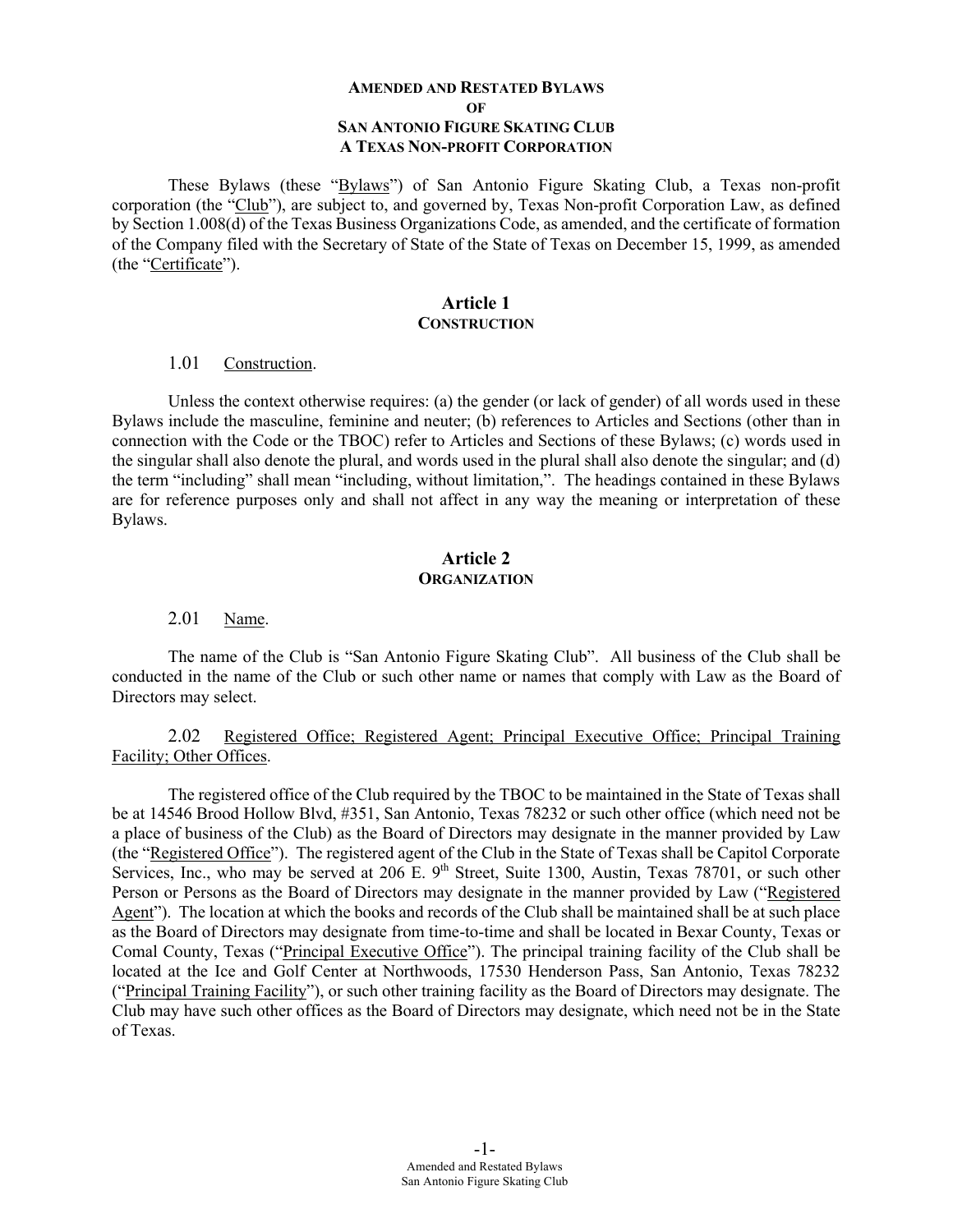#### 2.03 Membership in U.S. Figure Skating.

The Club has been formed to be a member of U.S. Figure Skating, to exist for the purposes specified in Section 2.04 hereof. As such, the Club and its Members shall by subject to, and shall abide by the Bylaws and Official Rules of U.S. Figure Skating, as in existence, and as may be amended from time-to-time.

#### 2.04 Purpose.

The Club is a non-profit corporation. It is organized, and shall at all times be operated, exclusively for the charitable purposes set forth in the Certificate. Consistent with the foregoing, the purpose of the Club is to foster figure skating on ice, by (i) promoting the sport of amateur and professional figure skating; (ii) providing educational and training opportunities for Members; and (iii) instilling good sportsmanship. In order to do so, the Club has been organized to exist as a member club of U.S. Figure Skating and, therefore, seeks to assist in carrying out the objects and purposes of U.S. Figure Skating in accordance with the provisions of the U.S. Figure Skating Bylaws and the Official Rules of U.S. Figure Skating. The Club shall maintain its membership in a manner consistent with the Bylaws, Official Rules, policies and procedures of U.S. Figure Skating.

#### 2.05 Tax Exempt Requirements.

The Club will not be operated for the pecuniary gain or profit, incidental or otherwise, of any private Person. No part of the net earnings of the Club shall inure to the benefit of or be distributable to the Directors, or Officers of the Club or the Members, or to any other private Person, except that the Club shall be authorized and empowered to pay reasonable compensation for services rendered and to make payments and distributions in furtherance of the purposes set forth herein, including to the Member(s) in conformity with its purposes and policies confirmed by the Board of Directors, including, but not limited to scholarships distributed pursuant to the Club's guidelines for scholarships, and Scrips program distributions. No substantial part of the activities of the Club shall be the carrying on of propaganda, or otherwise attempting to influence legislation. The Club shall not participate in, or intervene in (including the publishing or distribution of statements) any political campaign on behalf of or in opposition to any candidate for public office. Notwithstanding any other provisions of these Bylaws, the Club shall not conduct or carry on any activities not permitted to be carried on (i) by a corporation exempt from federal income tax under Section  $501(c)(3)$  of the Code, or (ii) by a corporation to which contributions are deductible for federal income tax purposes under Section 170(c)(2) of the Code. The requirements specified above in this Section 2.05 shall be collectively referred to as the "Tax Exempt Requirements".

#### 2.06 Powers.

To the extent necessary to carry out its authorized purposes, the Club shall have and exercise (i) all the rights, powers, privileges, authority, and functions given by the general Law of the State to corporations incorporated under Texas Non-Profit Corporation Law, without limitation; (ii) all powers not in conflict thereof granted to domestic non-profit corporations by Texas Non-Profit Corporation Law; and (iii) all other powers of a like or different nature not prohibited by Law which are necessary or useful to enable the Club to perform the authorized purposes for which it is created, including but not limited to, the power to acquire land and enter into a sale, loan, lease, grant, transfer, trust, operating, or other agreement, each as authorized by Texas Non-Profit Corporation Law. For the avoidance of doubt, the Club shall not, except to a non-material and insubstantial degree, engage in activities or exercise any powers that are not in compliance with these Bylaws, or that are not in furtherance of the primary purpose of this Club as set forth in Section 2.04 hereof.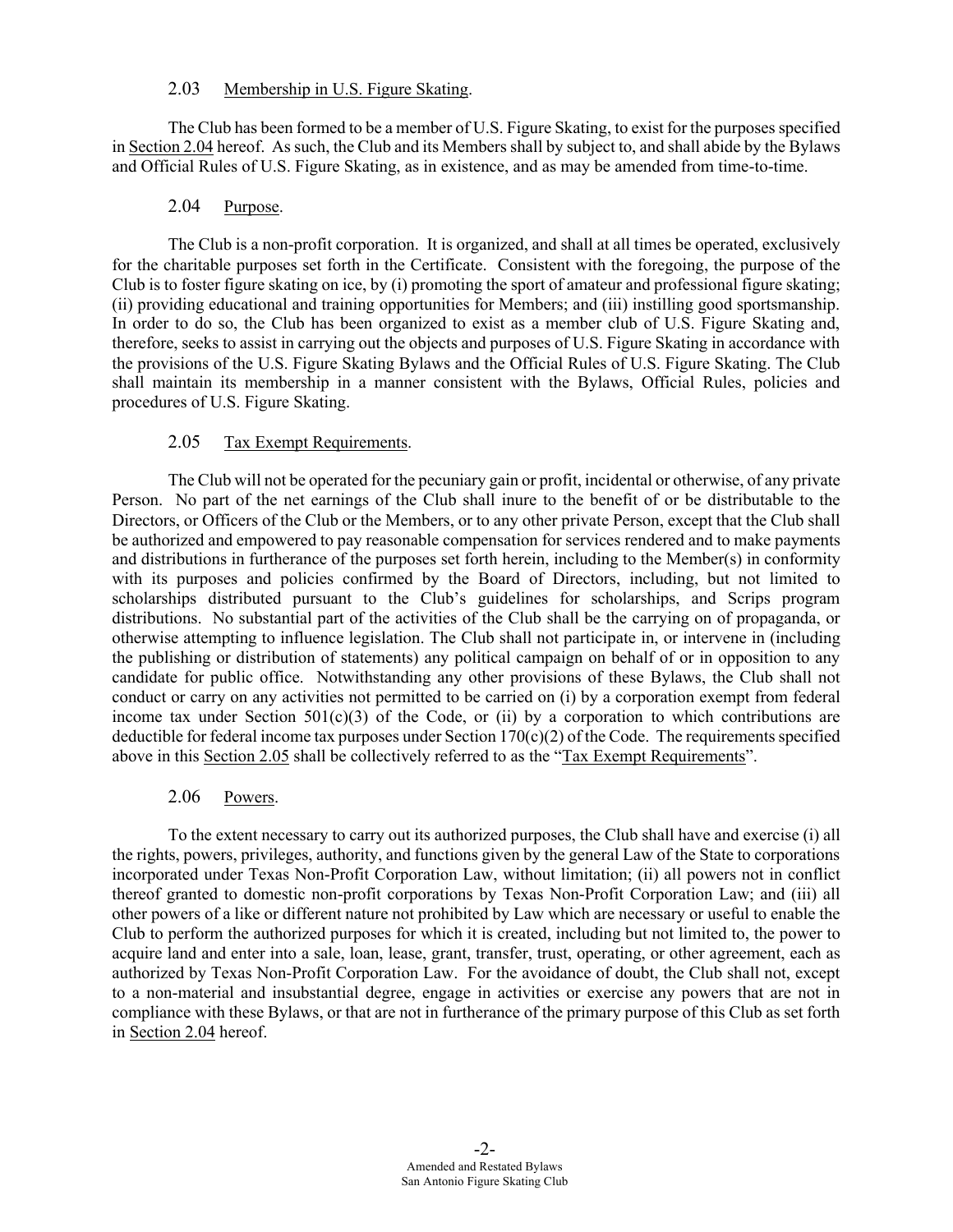### 3.01 Members.

The Club shall have members who are interested in the objects and purposes of the Club and who are, except as otherwise set forth herein, registered with U.S. Figure Skating, with voting rights and other legal rights or privileges in connection with the governance of the Club, in accordance with such provisions and criteria pertaining to qualifications, classification, privileges, application and acceptance of members established from time-to-time by the Board of Directors (the "Members"). Members of the Club shall be required to abide by, and to conduct themselves in a manner consistent with these Bylaws, the policies, procedures, rules of the Club, and the Club code of conduct, as well as the Bylaws of U.S. Figure Skating, and the Official Rules, policies, procedures, code of conduct, code of ethics and principals of behavior of U.S. Figure Skating.

# 3.02 Membership Application.

(a) Candidates for Club membership shall be submitted by the prospective member to the Club (the "Membership Application"). In the Membership Application, the candidate for Club membership shall state the name, age and address of the candidate, and shall provide an executed agreement to comply with the Bylaws, policies, procedures, rules of the Club, as well as the Club code of conduct, in the form provided to the candidate by the Club.

(b) Completed Membership Applications shall be provided to the chairperson of the Membership Committee. The Membership Committee shall verify with U.S. Figure Skating that said renewing or transferring member candidate is registered as a member of U.S. Figure Skating, and that any renewing candidate is in good standing with U.S. Figure Skating prior to approving the candidate as a Member of the Club. If the candidate is seeking a new membership in the Club, and is seeking membership at a membership level that includes registration with U.S. Figure Skating, at the time that the Membership Application is submitted, said candidate, upon approval, will be registered to be a member of U.S. Figure Skating by the Membership Committee; provided, however, said candidate has paid the appropriate Member Dues.

(c) If the Club denies membership to a candidate, the Club shall provide the candidate with a written rejection notice identifying the basis for the rejection ("Rejection Notice"). If a candidate for Club membership is rejected, said candidate will not be eligible to reapply to the Club for membership until such time as a period of six (6) months has elapsed from the date of the Rejection Notice, or as otherwise agreed to by the Board of Directors. Notwithstanding the foregoing, if a candidate has been barred, banned or otherwise ineligible for membership by or from U.S. Figure Skating or by the U.S. Center for SafeSport, said candidate will not be eligible for Club membership or to reapply for Club membership following a Rejection Notice.

To the extent there is a conflict between this Section 3.02 and the Membership Application packet, the Membership Application packet shall control.

# 3.03 Termination of Membership.

The membership of a Member may be terminated as follows:

(a) a Member may submit a written resignation to the Board of Directors terminating the Member's membership in the Club;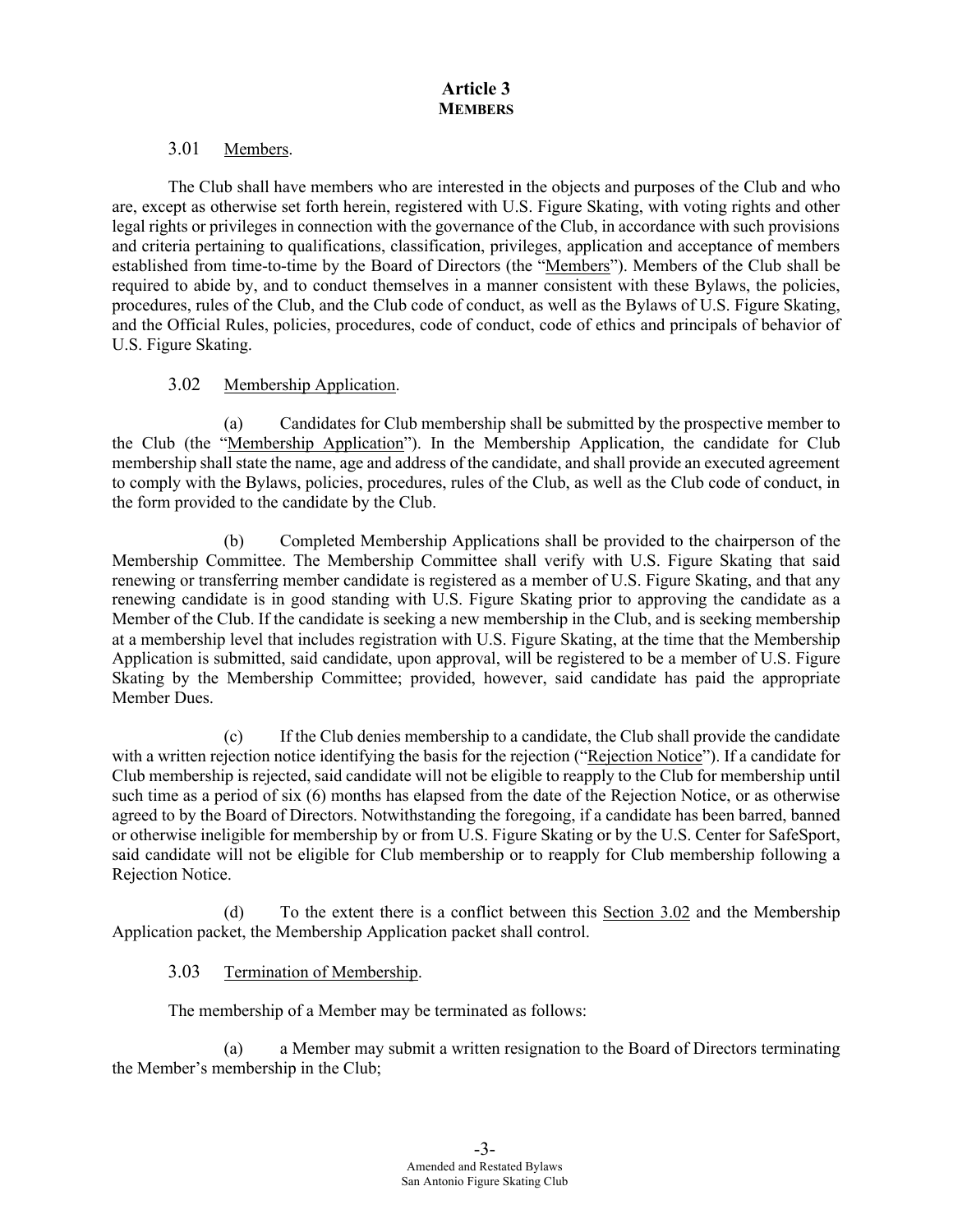(b) a Member's membership in the Club may be terminated by the Club if the Member has failed to pay the Member's Dues and remains delinquent in the payment of Dues past the applicable notice and cure period set forth in Section 3.04(d);

(c) a Member's membership in the Club may be terminated by the Club if (i) the Member has been found to be in violation of the Bylaws, policies, procedures, rules of the Club, or the Club code of conduct on no less than (2) occasions; (ii) the Member has been provided with written notice of such violation by first class or certified mail to the last known address of the Member as reflected in the Club records, and the Member has failed to cure the violation within thirty (30) days of the date the Member receives the written notice; or (iii) the Member has been provided with written notice of such violation as set forth herein, and due to the egregious nature of the violation, the violation is not curable; and (iv) the Member has been afforded a hearing before the Board of Directors, and an opportunity to appeal the termination at the a meeting of the Members. A Majority Vote of the Members, taken pursuant to the terms of these Bylaws, favoring reinstatement of such Member shall have the effect of nullifying the termination. Notwithstanding the foregoing, a Member's membership in the Club may be terminated by the Club if a Member is barred, banned, suspended or is otherwise ineligible for membership by or from U.S. Figure Skating or by the U.S. Center for SafeSport.

# 3.04 Dues.

(a) Dues. The Board of Directors may establish, as it shall deem necessary, on an annual basis, the appropriate membership dues (the "Dues"), which Dues may vary in accordance with membership level as set forth in Section 3.05 hereof. Candidates for Club membership shall pay the applicable Dues concurrently with the delivery of the Membership Application to the Club. To the extent there is a conflict between this Section 3.04(a) and the Membership Application packet, the Membership Application packet shall control.

(b) Payment of Dues. Dues shall be payable no later than June 30th of each year, prior to beginning of the U.S. Figure Skating skating year (season) (currently, July 1) (the "Skating Year"), as set forth by U.S. Figure Skating. Dues payments made after June 30th of each year will be assessed a late fee as set forth in the membership application, save and except for, new Members applying for membership subsequent to the beginning of the Skating Year and any late fees or late registration fees assessed by U.S. Figure Skating. All Dues payments made to the Club shall be in cash, by personal check, electronic transfer or by credit card. Any individual joining the Club, for the first time, may join at any time after January 1 of the Skating Year at a fifty percent (50%) prorated Dues amount. For purposes of clarification, only the portion of Dues attributable to club fees is subject to proration, any fees associated with U.S. Figure Skating shall be paid in full by the new Member at the rate charged by U.S. Figure Skating (including, but not limited to any late fees or late registration fees assessed by U.S. Figure Skating), To the extent there is a conflict between this Section 3.04(b) and the Membership Application packet, the Membership Application packet shall control.

(c) Additional Assessments. The Board of Directors shall have the power to levy additional assessments as the Board of Directors may decide in any year upon each Member of the Club ("Additional Assessment"). The Members shall be notified by the Board of Directors, in writing, of any such Additional Assessment, and such written notice must state (i) the specific purpose for which the Additional Assessment has been made; (ii) the amount of the Additional Assessment; and (iii) the due date for the payment of the Additional Assessment. If the amount of the Additional Assessment is equal to or in excess of One Hundred Fifty and No/100 Dollars (\$150.00) per Member, or if such Additional Assessment, when taken in the aggregate, will cause the total amount of Additional Assessments levied in any one Skating Year to exceed One Hundred Fifty and No/100 Dollars (\$150.00), such Additional Assessment cannot be imposed against the Members, unless such Additional Assessment has been approved by a Majority Vote of the Members taken pursuant to the terms set forth in these Bylaws.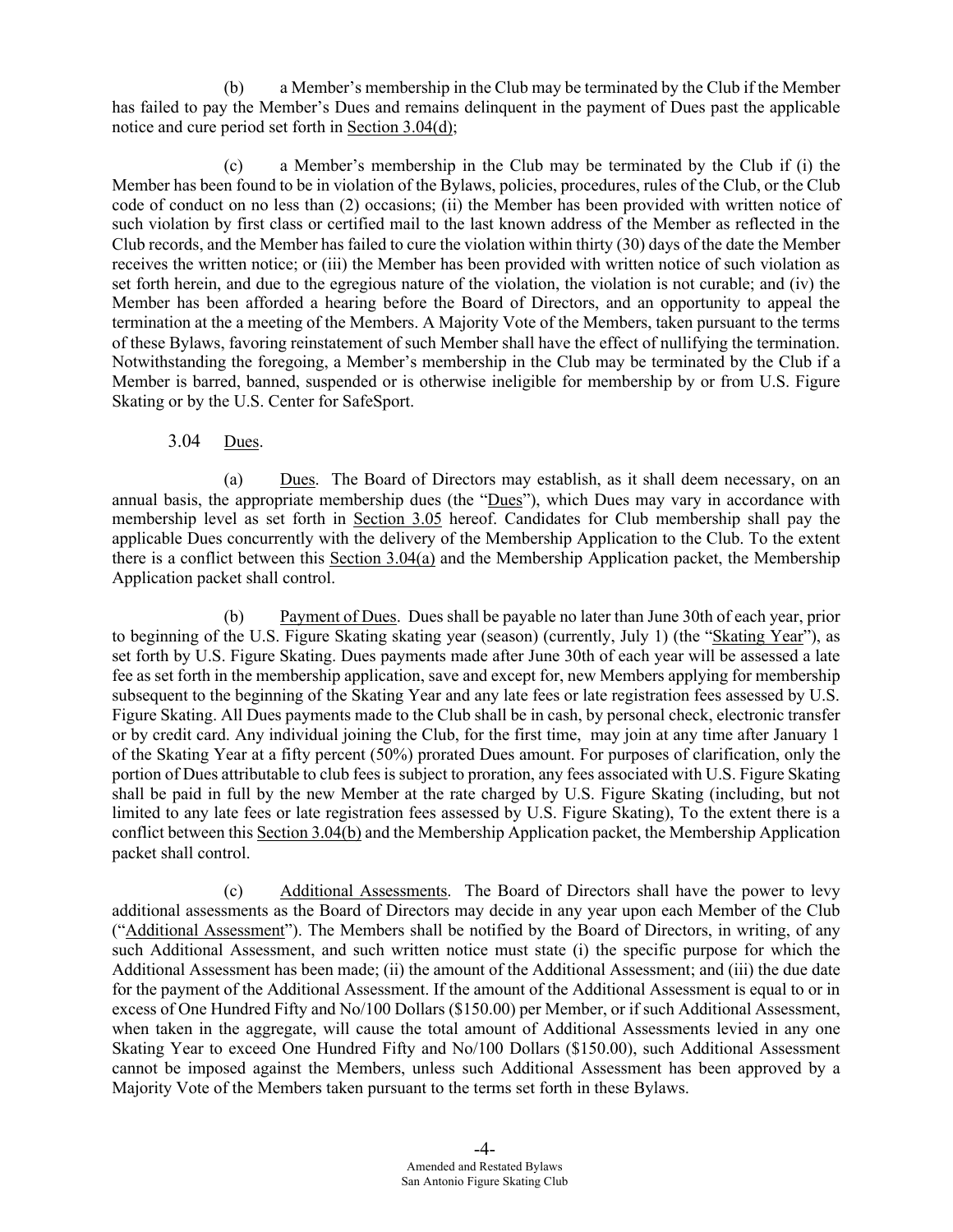(d) Notice and Cure Period. Any returning or renewing Member in arrears for the payment of Dues, or other indebtedness to the Club, shall be notified, in writing, by the Club Treasurer of such indebtedness ("Past Due Notice"). The Past Due Notice shall be mailed by first class or certified mail to the last known address of the delinquent Member as reflected by the Club's records. The Member shall have a period of thirty (30) days from the date the Member received the Past Due Notice to cure the delinquency by making a payment to the Club in the amount of the full outstanding balance of the delinquent Member's indebtedness. Should the delinquent Member not cure the delinquency within the applicable cure period, the Club Treasurer shall report such failure to the Board of Directors at the next scheduled board meeting. Following such report, the Member's membership may be terminated by Board of Directors pursuant to Section 3.03(b) hereof. A Member that is terminated by Club membership due to the failure to cure indebtedness pursuant to the terms of this Section may, upon receipt of the full outstanding balance of the delinquent Member's indebtedness, be reinstated to full Membership, if such member has not previously been terminated pursuant to the terms of this Section 3.04(d) and Section 3.03(b) more than two (2) occasions in the immediately prior five (5) year period.

#### 3.05 Membership Levels.

Membership in the Club, and the privileges associated therewith, may vary by membership level as set forth below. To the extent there is a conflict between this Section 3.05 and the Membership Application Packet, the Membership Application Packet shall control.

(a) Full Skating Membership: Adult skaters, age eighteen (18) years or older, and those Members who are age seventeen (17) years or younger or are subject to a "power of attorney" or other legal guardianship (as of the first day of the Skating Year)("Minor Skater"), represented by a Member parent or guardian ("Member Parent or "Member Guardian"), are eligible for a Full Skating Membership. Full Skating Membership Members pay the Dues attendant to the Full Skating Membership, and are entitled to all Club rights and privileges. Notwithstanding the foregoing, the Member Parent or Member Guardian shall be eligible to vote or hold elected office in the Club, on behalf of the Minor Skater.

(b) Introductory Full Skating Membership: Adult skaters, age eighteen (18) years or older, and Minor Skaters, represented by a Member Parent or Member Guardian who are seeking, for the first time, a Full Skating Membership in the Club and U.S. Figure Skating for the first time are eligible for an Introductory Full Skating Membership. Introductory Full Skating Membership Members pay the Dues attendant to the Introductory Full Skating Membership, and are entitled to all Club rights and privileges. Notwithstanding the foregoing, the Member Parent or Member Guardian shall be eligible to vote or hold elected office in the Club, on behalf of the Minor Skater.

(c) Collegiate Membership. Adult skaters, age eighteen (18) years or older and who are currently enrolled full-time college students, are eligible for a consecutive four (4) year Collegiate Membership, with such annual Collegiate Membership Dues to include the annual U.S. Figure Skating membership dues during the course of the four (4) year Collegiate Membership. At the expiration of the four (4) year Collegiate Membership term, the availability of the Collegiate Membership to the Member shall terminate, and the Collegiate Membership Member may re-apply to the Club for a Full Skating Membership by submitting a Membership Application for a Full Skating Membership pursuant to the terms hereof. Collegiate Membership members are entitled to all Club rights and privileges, and shall be eligible to vote or hold elected office in the Club. Collegiate Membership members are not required to fund raise or contract ice time.

(d) Coach Membership. Individuals who are registered U.S. Figure Skating coaches, shall be eligible for a Coach Membership. Coach Membership Members pay the Dues attendant to the Coach Membership, are entitled to all Club rights and privileges, and shall be eligible to vote or hold elected office in the Club. Coach Membership Members must be in good standing with U.S. Figure Skating, and have satisfactorily completed U.S. Figure Skating compliance requirements, including but not limited to,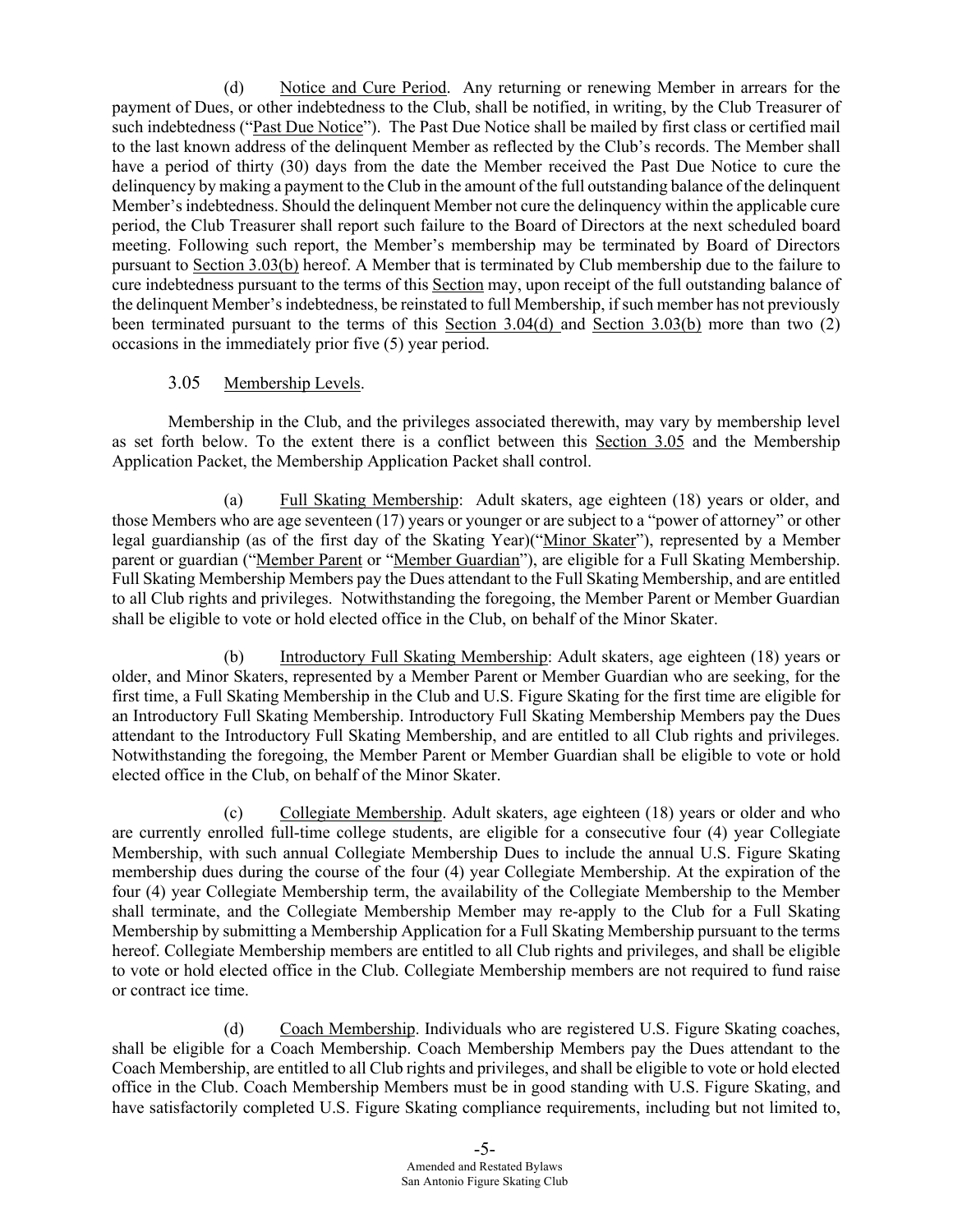applicable SafeSport training, annual background check requirements, and any applicable continuing education requirements.

(e) Officials Membership. Individuals who are registered U.S. Figure Skating judges or officials, shall be eligible for an Officials Membership. Officials Membership Members pay the Dues attendant to the Officials Membership, are entitled to all Club rights and privileges, and shall be eligible to vote or hold elected office in the Club. Officials Membership Members must be in good standing with U.S. Figure Skating, and have satisfactorily completed U.S. Figure Skating compliance requirements, including but not limited to, applicable SafeSport training, annual background check requirements, and any applicable continuing education requirements.

(f) Associate Skating Membership. Individuals who desire to participate in Club functions, but have declared another club as their "home club" are eligible for an Associate Skating Membership. Associate Skating Membership Members shall pay the Dues attendant to the Associate Skating Membership, and shall be entitled to all Club rights and privileges, save and except for the right to vote, the right to hold elected office (Director and Officer), and the right to apply for scholarships distributed pursuant to the Club's guidelines for scholarships. The Associate Skating Membership does not include the dues for a U.S. Figure Skating membership or a membership in U.S. Figure Skating. The Associate Skating Membership Member shall be solely and exclusively obligated to timely pay his or her U.S. Figure Skating dues separate and apart from the Club Dues. Notwithstanding the foregoing, Associate Skating Membership Members will be deemed to be second in priority for Club ice sessions.

(g) Junior Membership. Individuals who desire to become Members of the Club, but have not yet tested, are eligible for a Junior Membership. Junior Membership Members are not required to be represented by a Member parent or other legal guardian for purposes of Club membership. Junior Membership Members shall pay the Dues attendant to the Junior Membership, and shall be entitled to all Club rights and privileges, save and except for the right to vote, the right to hold elected office, the right to apply for scholarships distributed pursuant to the Club's guidelines for scholarships, and the right to participate in certain skater exhibitions requiring the attainment of certain skater skill levels (including, but not limited to San Antonio Rampage performances). The Junior Membership includes dues for a membership in the Learn to Skate program. The Junior Membership does not include dues for a membership in U.S. Figure Skating. Junior Membership Members will be deemed to be third in priority for Club ice sessions.

# 3.06 Annual Meeting of Members.

The Club shall hold an annual meeting of its Members within sixty (60) days of the end of the Skating Year for the purpose of electing Directors, and for the transaction of such other business as may come before the meeting at a time, date and place stated in or fixed in accordance with a resolution of the Board of Directors, and as set forth in the notice to the Members. If no place is stated in the notice for the location of the meeting, the meeting shall be held at the Club's Principal Training Facility, the address of which is set forth in Section 2.02 of these Bylaws.

# 3.07 Special Meetings of the Members.

Special meetings of the Members may be called at any time, by the Secretary (i) at the direction of the President; (ii) at the direction of not less than three (3) Directors; or (iii) upon the written request of not less than one tenth  $(1/10<sup>th</sup>)$  of the Members, each of whom are in good standing with the Club. If no place is stated in the notice for the location of the meeting, the meeting shall be held at the Club's Principal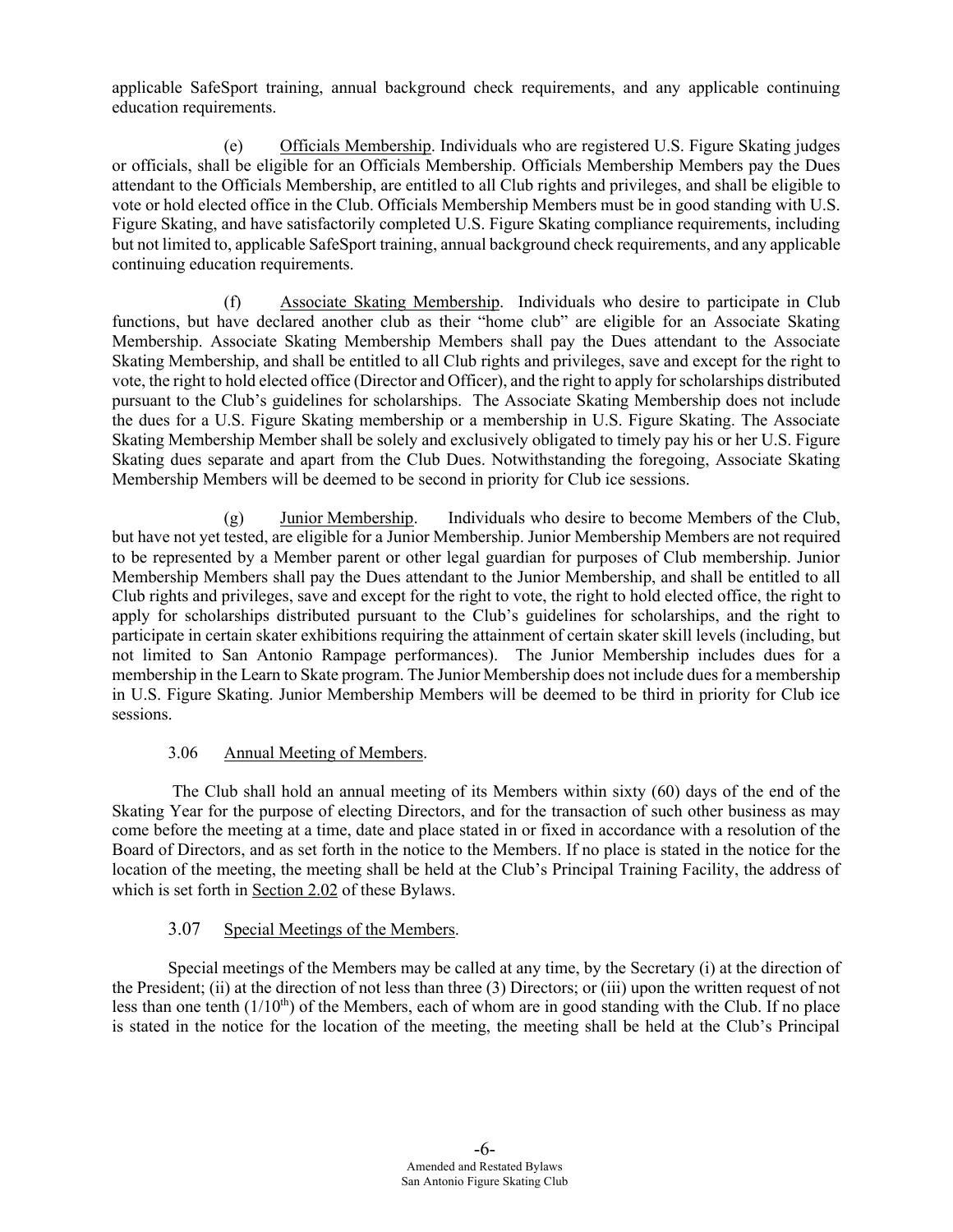Training Facility, the address of which is set forth in Section 2.02 of these Bylaws. Except as otherwise provided by Law or these Bylaws, any and all business may be transacted at a special meeting.

# 3.08 Notice of Meetings.

Notice shall be given to each Member entitled to vote at a meeting in a fair and reasonable manner. Notice may be provided to each Member (i) by first class or registered mail to the last known address of the Member as reflected in the Club records, not less than thirty (30) days prior to the annual meeting and not less ten (10) Business Days prior to a special meeting; or (ii) by electronic mail to the last known email address of the Member as reflected in the Club records, not less than thirty (30) days prior to the annual meeting and not less than ten (10) Business Days prior to a special meeting; and (iii) by the posting of the notice at the Principal Training Facility not less than thirty (30) days prior to an annual meeting or not less than ten (10) Business Days prior to a special meeting. A written notice included within or delivered as part of a newsletter or other publication regularly mailed to Members shall constitute a written notice if delivered pursuant to (i) of the immediately preceding sentence. The time, date, place of each annual meeting, and the time, date, place and purpose of any special meeting must be set forth within the written notice to the Members. The notice for an annual meeting only needs to include a statement of purpose if the annual meeting will include (i) an amendment to the Articles of Incorporation, Certificate or Bylaws of the Club; (ii) a merger; (iii) a sale, lease, exchange or other disposition other than in the usual and ordinary course of business or all or substantially all of the property or assets of the Club; or (vi) the dissolution, termination, winding up or liquidation of the Club. If a meeting is adjourned to another date, time or place, no new notice is required, if the time, date and place of the meeting is announced prior to the adjournment.

# 3.09 Proxies.

At all meetings of Members, a Member with voting rights may vote by proxy by executing an appointment form or a similar writing, either personally or by the Member's duly authorized attorney-infact. A Member with voting rights may also appoint a proxy by transmitting or authorizing the transmission of an electronic communication providing a written statement of appointment to the proxy or other person duly authorized by the proxy to receive appointments as agent for the proxy or to the Club. Such proxy appointment form, similar writing or electronic communication shall be delivered to the Secretary prior to the time of the meeting. The appointment of a proxy is effective for the current vote for which it is filed, and shall automatically terminate thereafter, without the need of further documentation.

# 3.10 Quorum and Manner of Voting.

All Members over eighteen (18) years of age as of the first day of the Skating Year, including, but not limited to Members, Member Parents and Member Guardians, with voting rights, in attendance at a duly called and noticed meeting shall constitute a quorum. Action on a matter by the Members is approved by a Majority Vote.

# 3.11 Meetings by Telecommunications.

Any or all of the Members may participate in an annual or special membership meeting by, or the meeting may be conducted through the use of any means of communication by which all Members participating in the meeting can hear each other during the meeting. A Member participating in a meeting in this manner is deemed to be present in person at the meeting.

# 3.12 Consent Actions.

Any action required or permitted to be taken at a meeting of the Members may be taken without a meeting if a consent, in writing, that sets forth the action so taken, shall be executed and returned to the Secretary by a Majority Vote of the Members with voting rights with respect to the subject matter thereof. Such consent action shall have the same force and effect as a unanimous vote of the Members. Unless an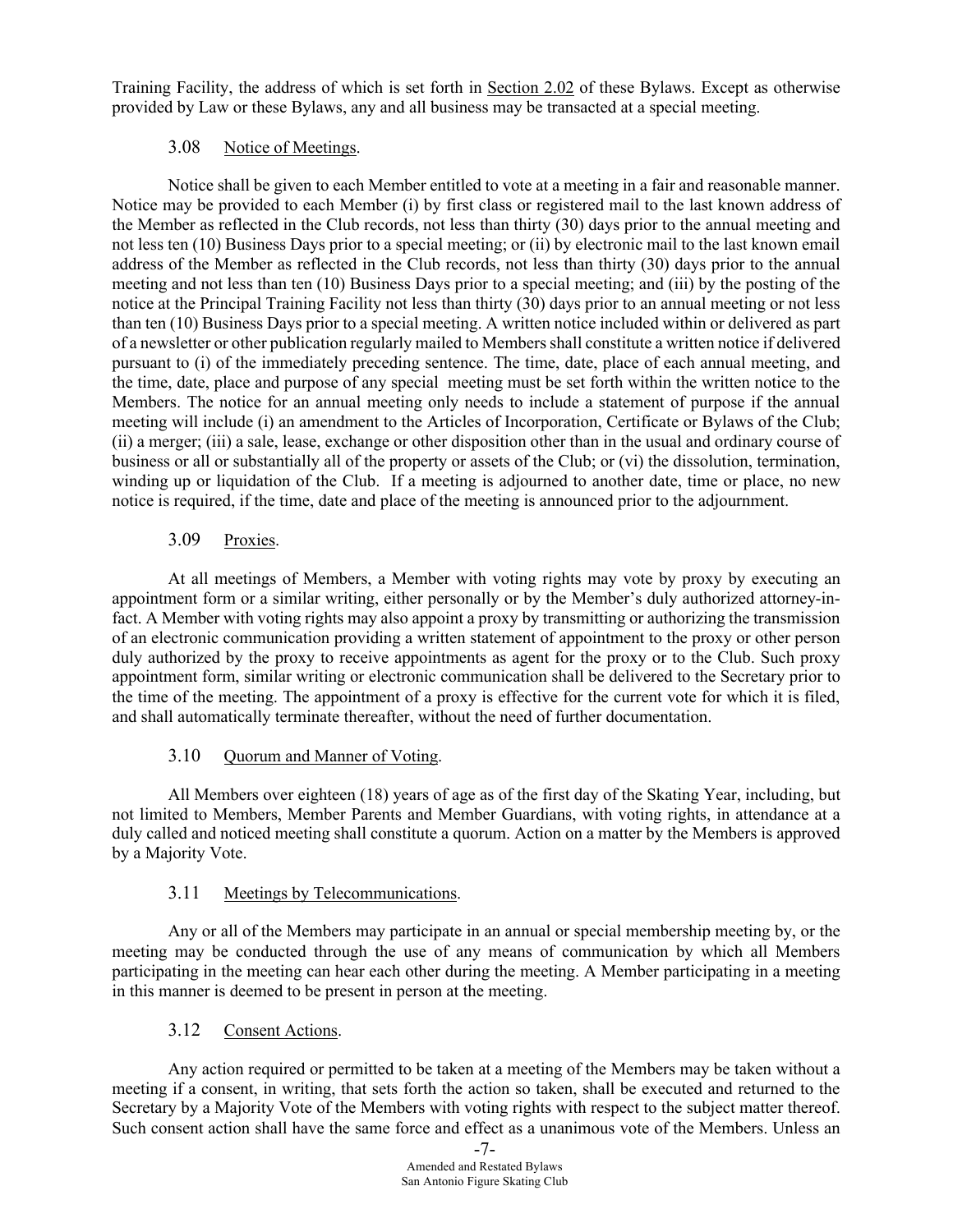"effective date" is set forth in such consent action, the effective date of the consent action shall be the date the last signature needed to make the consent action effective is returned to the Secretary. All executed consent actions shall be filed within the minutes of the meetings of the Members.

# 3.13 Delegates to the U.S. Figure Skating Governing Council.

Delegates to the U.S. Figure Skating Governing Council must be registered Members of the Club and must meet the qualifications set forth in Article VII, Section 1 of the U.S. Figure Skating Bylaws. The Club's Board of Directors shall appoint, from among the Club's Members, the requisite number of delegates to the Governing Council as determined in accordance with Article VII, Section 2 of the U.S. Figure Skating Bylaws. The Club's delegates shall be representatives of the Club at the Governing Council meeting for which they are appointed as delegates and shall attend said meeting, either in person or represented by proxy. The Club will file a certificate of appointment of its delegates with the Secretary of U.S. Figure Skating, duly signed by an authorized Officer of the Club.

## 3.14 Liability to Third Parties.

The Members shall not be liable for the debts, obligations or liabilities of the Club, including under a judgment decree or order of a court.

## 3.15 Capital Contributions.

The Members may, but are not required to, make capital contributions to the Club at such times and in such amounts as determined by the Member or Members in their sole and absolute discretion.

## 3.16 Distributions.

As set forth in Section 2.05, the Club may make cash distributions to the Member(s) at such times and in such amounts as may be determined by the Board of Directors, and only in the instance that such distributions are in furtherance of the Club's purpose in the form of scholarships distributed pursuant to the Club's guidelines for scholarships, Scrips distributions or as otherwise expressly established by written resolutions of the Board or the written policies of the Club. The Club may make non-cash distributions (for example, items of property) to the Member at such times and in such forms as may be determined by the Board of Directors. Notwithstanding any other provision of these Bylaws, neither the Club, nor the Board of Directors on behalf of the Club, shall make a distribution to the Member if such distribution would violate the TBOC or other applicable Law.

#### **Article 4 MANAGEMENT**

#### 4.01 Management by Board of Directors.

(a) Subject to the provisions of the TBOC, non-profit law and any limitations in these Bylaws as to action to be authorized or approved by the Members, including Section 4.01(b), all management powers over the business and affairs of the Club shall be exclusively vested in a board of directors (the "Board of Directors"). Collectively, the members of the Board of Directors (each, a "Director") shall constitute "directors" of the Club within the meaning of the TBOC. The Board of Directors may delegate certain of its powers to officers (the "Officers"), who shall be agents of the Club. The Members, by virtue of their status as a Member of the Club, shall not have any management power over the business and affairs of the Club or actual or apparent authority to enter into contracts on behalf of, or to otherwise bind, the Club. Except as otherwise specifically provided in these Bylaws, the authority and functions of the Board of Directors and of the Officers shall be identical to the authority and functions of the board of directors and officers, respectively, of a corporation organized under the TBOC. In addition to the powers that now or hereafter can be granted to directors under the TBOC and to all other powers

<sup>-8-</sup> Amended and Restated Bylaws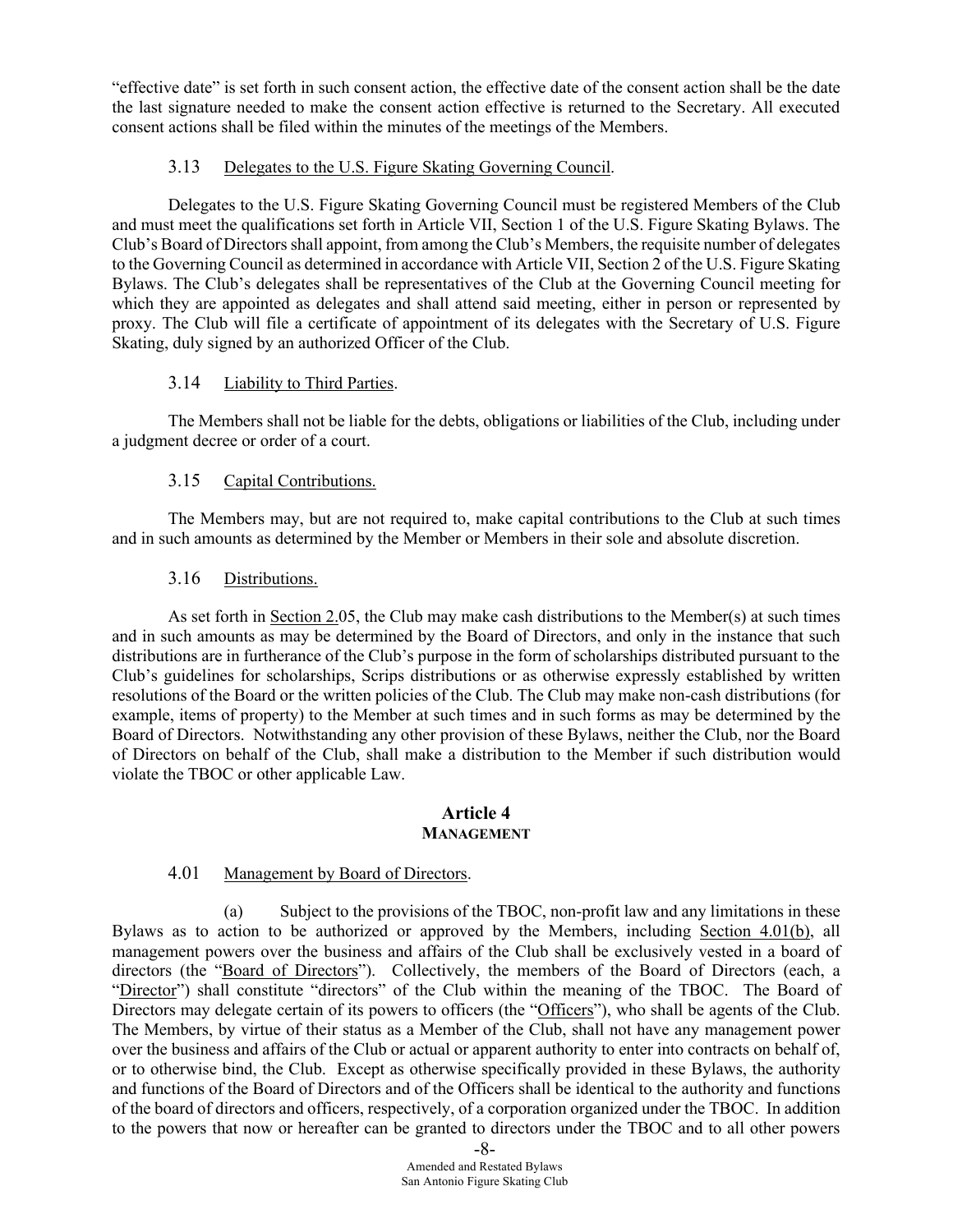granted under any other provision of these Bylaws, the Board of Directors (subject to Section 4.02 of these Bylaws) and the Officers (subject to Section 4.04 of these Bylaws and the direction of the Board of Directors) shall have full power and authority (subject to any approval of the Members required by these Bylaws or the TBOC) to do all things on such terms as they, in their sole discretion, may deem necessary or appropriate to conduct, or cause to be conducted, the business and affairs of the Club. Such powers include, but are not limited to:

(i) prescribing such reasonable rules as the Board of Directors deems proper for the governance of the Board of Directors and the attendant Club committees;

(ii) making such reasonable rules as the Board of Directors deems proper with respect to the Club's property and assets;

(iii) making reasonable appropriations from the monetary funds of the Club, subject to the terms and provisions of these Bylaws;

(iv) verifying the records of the Officers and the Club committees, to ensure that each Officer has a book of duties which is maintained during the Officer's term and handed over, along with any tools of the office, to the incoming Officer;

(v) prescribing such reasonable rules as the Board of Directors deems proper for the admission of candidates as Members, and taking such actions to admit candidates to the membership of the Club;

(vi) taking such actions to limit the indebtedness of a Member of the Club to

the Club;

(vii) fixing reasonable penalties for offenses against the policies, procedures, rules of the Club, and the Club code of conduct pursuant to the terms and provisions of these Bylaws, and taking such action to suspend, expel or terminate the membership of a Member of the Club, pursuant to the terms of these Bylaws, for offenses against the policies, procedures, rules of the Club, and the Club code of conduct. The Board of Directors may not suspend a Member for a period of more than thirty (30) days without (x) having provided at least two (2) written warnings to the Member by first class or certified mail to the last known address of the Member as reflected in the Club records, (y) having had provided an opportunity to cure pursuant to applicable notice and cure periods; and (z) having also followed the hearing procedures made applicable to a termination of Membership set forth in Section 3.03(c). Notwithstanding the foregoing, if a Member has been barred, banned or is otherwise ineligible for membership by or from U.S. Figure Skating or by the U.S. Center for SafeSport, the Board of Directors may terminate the membership of said Member without the requirements set forth in  $2(x)$ , (y), or (z) above;.

(viii) taking such reasonable actions to reinstate the membership of Members that have been suspended, terminated or have otherwise resigned from Club membership, pursuant to the terms of these Bylaws;

(ix) establishing, annually, the Dues of the Members at each membership level, and any Additional Assessments, if any;

(x) appointing any and all standing committees, and such other committees as the Board of Directors shall deem to be reasonably appropriate;

(xi) preparing and adopting an annual operating budget for the Club for presentation to the Members at the annual meeting of the Members, such operating budget to reflect anticipated expenditures and to be accompanied by proposed sources of revenue; and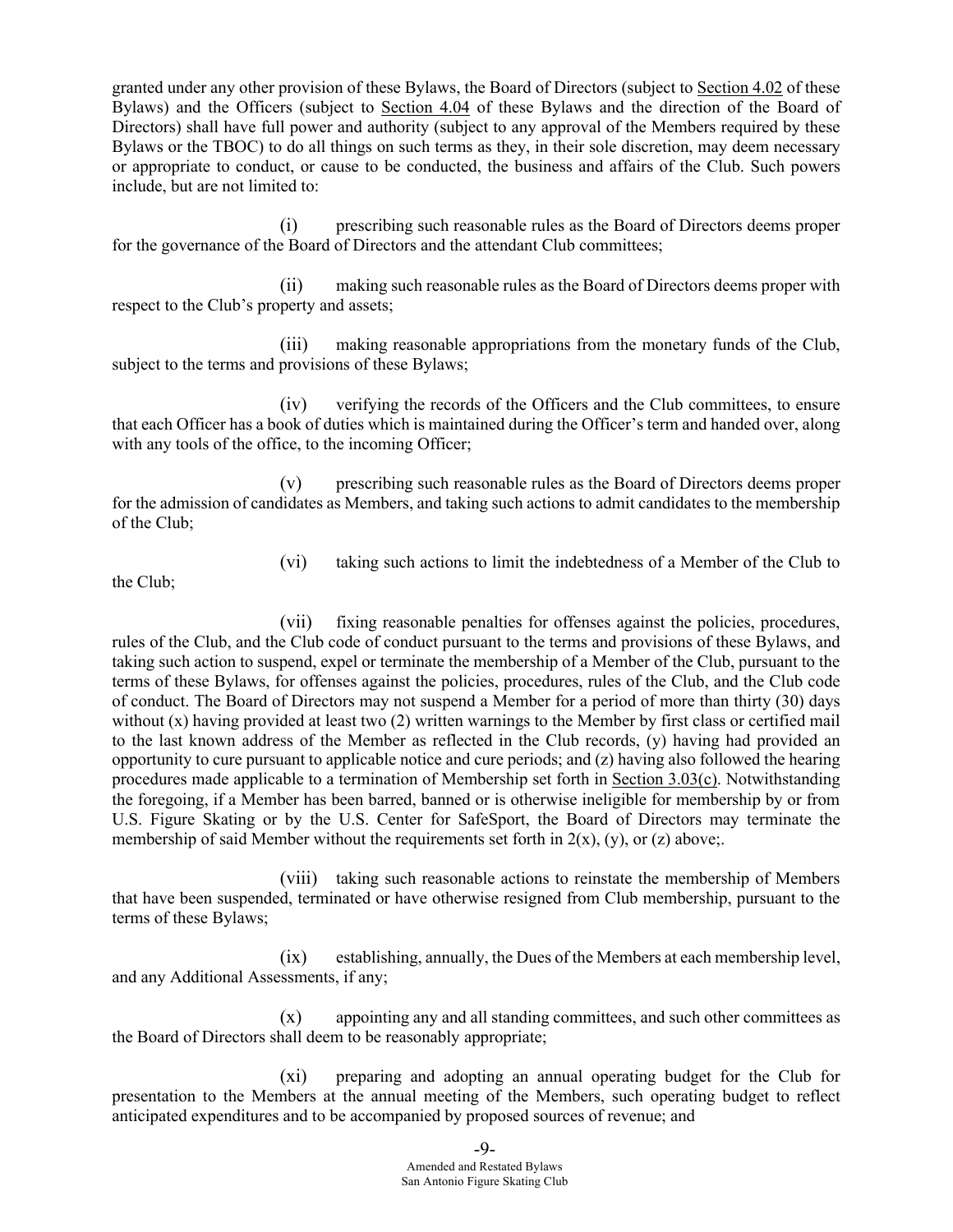(xii) all bills payable, notes, checks, drafts, warrants or other negotiable instruments of the Club shall be made in the name of the Club, and when exceeding One Thousand and No/100 Dollars (\$1,000.00), shall be signed by at least two (2) of the following: the President, the Vice-President, the Treasurer, or such other officers as may be authorized by an appropriate written resolution of the Board of Directors.

(b) Without the prior approval by a two-thirds of the Members (which such approval may be by electronic means), the Club shall not:

(i) Take any action inconsistent with the purposes of the Club as set forth in Section 2.04 or in the Certificate;

(ii) Impose Additional Assessments upon the Members which are equal to or in excess of, in the aggregate per Skating Year, One Hundred Fifty and No/100 Dollars (\$150.00);

(iii) Except for short-term accounts payable related to the Club's test sessions, U.S. Figure Skating membership dues, purchase of ice time from the Ice and Golf Center at Northwoods, the annual Club banquet, payments associated with the Scrip program gift card sale, and Alamo Skate expenses, have aggregate indebtedness outstanding at any time in excess of Two Thousand Five Hundred and No/100 Dollars (\$2,500.00);

(iv) Approve any annual budget authorizing expenditures by the Club in excess of the lesser of Fifty Thousand and No/100 Dollars (\$50,000.00) or ninety percent (90%) of the projected revenue in any Skating Year (at no time shall the cash balance be less than Ten Thousand and No/100 Dollars (\$10,000.00));

(v) Enter into any lease, contract, or agreement obligating the Club to make aggregate payments thereunder in excess of Two Thousand Five Hundred and No/100 Dollars (\$2,500.00), save and except for leases, contracts or agreements relating to the Club's test sessions, U.S. Figure Skating membership dues, purchase of ice time from the Ice and Golf Center at Northwoods, the annual Club banquet, payments associated with the Scrip program gift card sale, and Alamo Skate expenses;

(vi) Enter into any lease, contract, or agreement which purports to bind the Members or obligate the Members to take on any obligation or expend any sum;

(vii) Assume or guarantee or become obligated for the debts of any other

Person;

- (viii) Make any loan to any Person; or
- (ix) Amend these Bylaws or any part thereof.

#### 4.02 Board of Directors.

(a) Number; Term; Election.

(i) The Board of Directors shall consist of a number of Directors determined by the Board of Directors from time-to-time; provided, that the Board of Directors may not consist of less than (x) four (4) Directors elected by the Members by a Majority Vote of the Members with voting rights as set forth herein, and (y) not more than seven (7) Directors. The Board of Directors shall initially consist of up to seven (7) Directors with a staggered election, being comprised of four (4) Directors, elected by the Members on even numbered years, three (3) Directors, elected by the Members on odd numbered years.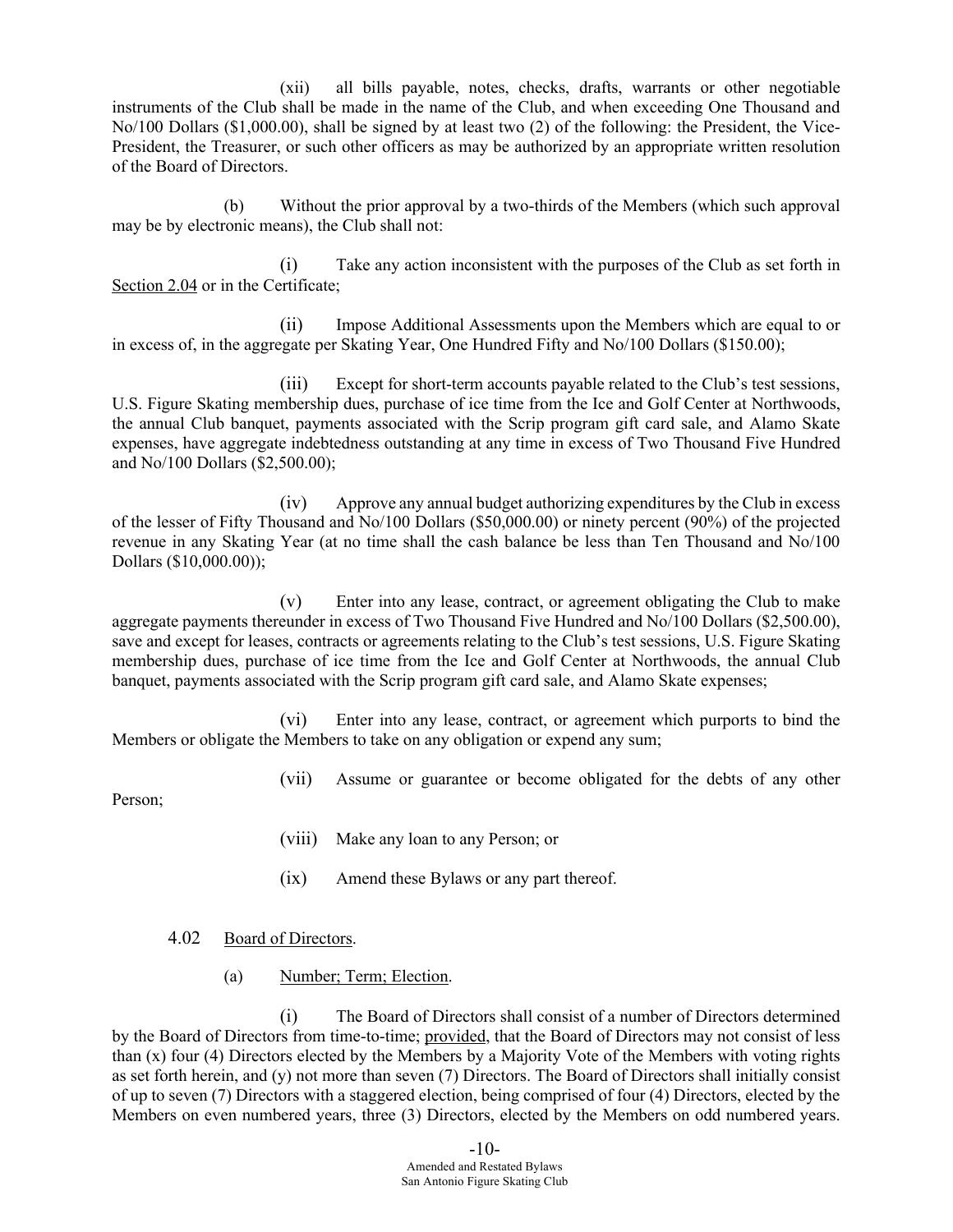Any action of the Board of Directors to increase or decrease the number of Directors provided for herein shall constitute an amendment of these Bylaws and, therefore, shall require the approval of the Members as set forth in Section 4.01(b).

(ii) The Board of Directors may, from time-to-time, elect additional Members as Directors by an affirmative Majority Vote in accordance with Section 4.02(d). Notwithstanding the foregoing, the total number of Directors shall not exceed the maximum number of Directors set forth in Section  $4.02(a)(i)$  above.

(iii) Each Director shall serve for a term of two (2) years. Each Director shall serve until the earlier of  $(w)$  their resignation,  $(x)$  death,  $(y)$  removal by the Members, or  $(z)$  the expiration of their term. No Person may serve more than three (3) successive full terms as a Director unless serving an additional term is essential to the effective operation of the Club, which such essential need for an additional term shall be determined by a Majority Vote of the Members.

(iv) Nominations for the election of a Director shall be solicited by the Board of Directors by means of a nominating committee in advance of the annual meeting of the Members, or may be made from the floor by any Member during the annual meeting. A nominating committee shall consist of one (1) Director and two (2) Members. The notice for the annual meeting shall identify the Members nominated by the nominating committee pursuant to this Section 4.02(iv).

(v) Except as otherwise provided herein, each to be vacated position of the Director with a term expiring in such year shall be elected at an annual meeting of the Members, and the individuals receiving the Majority Vote of the Members at such meeting shall be elected to fill the vacancy. Voting for the nominees shall be in accordance with these Bylaws, and shall be by means of written ballot.

## (b) Oualifications.

Directors must be (i) not less than eighteen (18) years of age as of the first day of the Skating Year; (ii) registered and in good standing in accordance with the provisions of the applicable Rules of U.S. Figure Skating; (iii) a Member of the Club for not less than three (3) months, and in good standing in accordance with the policies, procedures, rules of the Club, and the Club code of conduct. In addition, Directors of the Club must be eligible persons, as defined in the eligibility rules of U.S. Figure Skating; provided, however, that (i) one (1) restricted person, one (1) ineligible person and coaches with eligible status may serve as Directors of the Club so long as they do not constitute a majority of the total number of Directors of the Club pursuant to the rules of U.S. Figure Skating (*See, U.S. Figure Skating Membership Rule 4.00,* as may be amended from time-to-time); (ii) eligible coaches may serve as Directors of the Club so long as, collectively, they do not constitute a majority of the total number of Directors of the Club pursuant to the rules of U.S. Figure Skating; and (iii) all eligible Members of one (1) family may serve as Directors of the Club so long as, collectively, they do not constitute a majority of the total number of Directors of the Club.

# (c) Quorum and Manner of Action.

At all meetings of the Board of Directors, a majority of the total number of Directors shall constitute a quorum for the transaction of business; and the Majority Vote of the Directors present at any meeting at which there is a quorum shall be the act of the Board of Directors, except as otherwise provided by Law or these Bylaws. If at any meeting of the Board of Directors there shall be less than a quorum present, a majority of those present may adjourn the meeting from time-to-time until a quorum is obtained, and no further notice thereof need be given other than by announcement at such adjourned meeting. Attendance by a Director at a meeting shall constitute a waiver of notice of such meeting except where a Director attends a meeting for the express purpose of objecting, at the beginning of the meeting, to the transaction of any business on the ground that the meeting is not lawfully called or convened. For the avoidance of any doubt, each Director shall have one (1) Board of Directors voting right of equal weight without regard to the number of Officer positions held.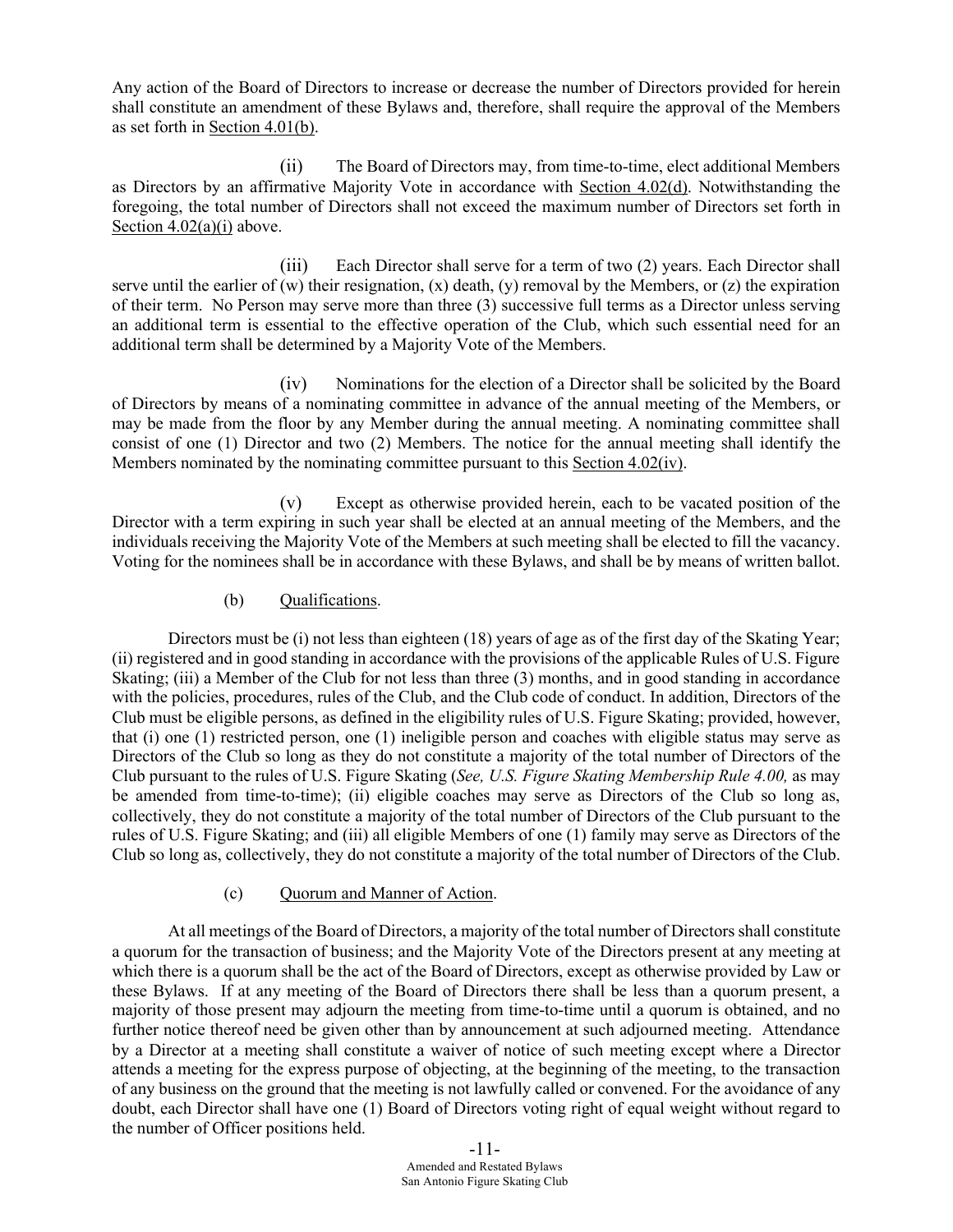## (d) Vacancies.

Except as otherwise provided by Law or these Bylaws, in the case of any increase in the authorized number of Directors or of any vacancy in the Board of Directors, the additional Directors may be elected by a Majority Vote of the Members if the Director position had previously been elected by the Members or, as the case may be for a Director appointed by the Board of Directors, the vacancy or vacancies may be filled by Majority Vote of the Directors remaining on the whole Board of Directors although less than a quorum, or by a sole remaining Director (or if there is no remaining Director, then by the Members). Notwithstanding the foregoing, and for the avoidance of any doubt, a vacancy of a Member elected Director shall be filled by election of the Members; provided, that the failure or delay of the Members to elect a new Member elected Director shall not restrict or create any impediment to the Board of Directors continuing to conduct the business of the Club with such vacancy, subject to the other terms and provisions hereof. Any Director elected or appointed as provided herein shall serve until the first to occur of (i) the expiration of the term to which such Director is elected or appointed; or (ii) the Director's death, resignation or removal.

## (e) Resignations.

A Director may resign at any time upon the provision of written notice of resignation to the Club. Any resignation shall be effective immediately unless a certain effective date is specified therein, in which event it will be effective upon such date. Acceptance by the Club of any resignation shall not be necessary to make it effective.

## (f) Removals.

Each Director serves at the pleasure of the Members and may be removed and replaced by the Members with or without cause, by a vote of the Members that, in number of Member votes, would be sufficient to elect the Director at a meeting to elect Directors. A Member vote for the removal of Director must take place at a special meeting called for the purpose of removing that Director, or at the annual Member meeting. The meeting notice must state that the purpose, or one (1) of the purposes of the meeting is the removal of the Director.

# (g) Annual Meetings.

The annual meeting of the Board of Directors shall be held not later than two (2) weeks after the close of the Annual Member Meeting, if a quorum be present, for the purpose of the transaction of any business that might be transacted at a regular meeting thereof, and no notice of such meeting shall be necessary. If a quorum is not present, such annual meeting may be held at any other time or place that may be specified in a notice given in the manner provided in Section 4.02(i) for special meetings of the Board of Directors or in a waiver of notice thereof.

# (h) Regular Meetings.

Regular meetings of the Board of Directors may be held without notice at such places and times as shall be determined from time-to-time by resolution of the Board of Directors. Except as otherwise provided by Law or these Bylaws, any business may be transacted at any regular meeting of the Board of Directors. There shall be no less than four (4) regular meetings of the Board of Directors during the Skating Year. Notwithstanding the foregoing, the Annual Meeting shall count as one of the four (4) regular meetings required herein.

# (i) Special Meetings.

Special meetings of the Board of Directors may be called by the President or shall be called by the Secretary on the written request of any two (2) Directors stating the purpose or purposes of such meeting.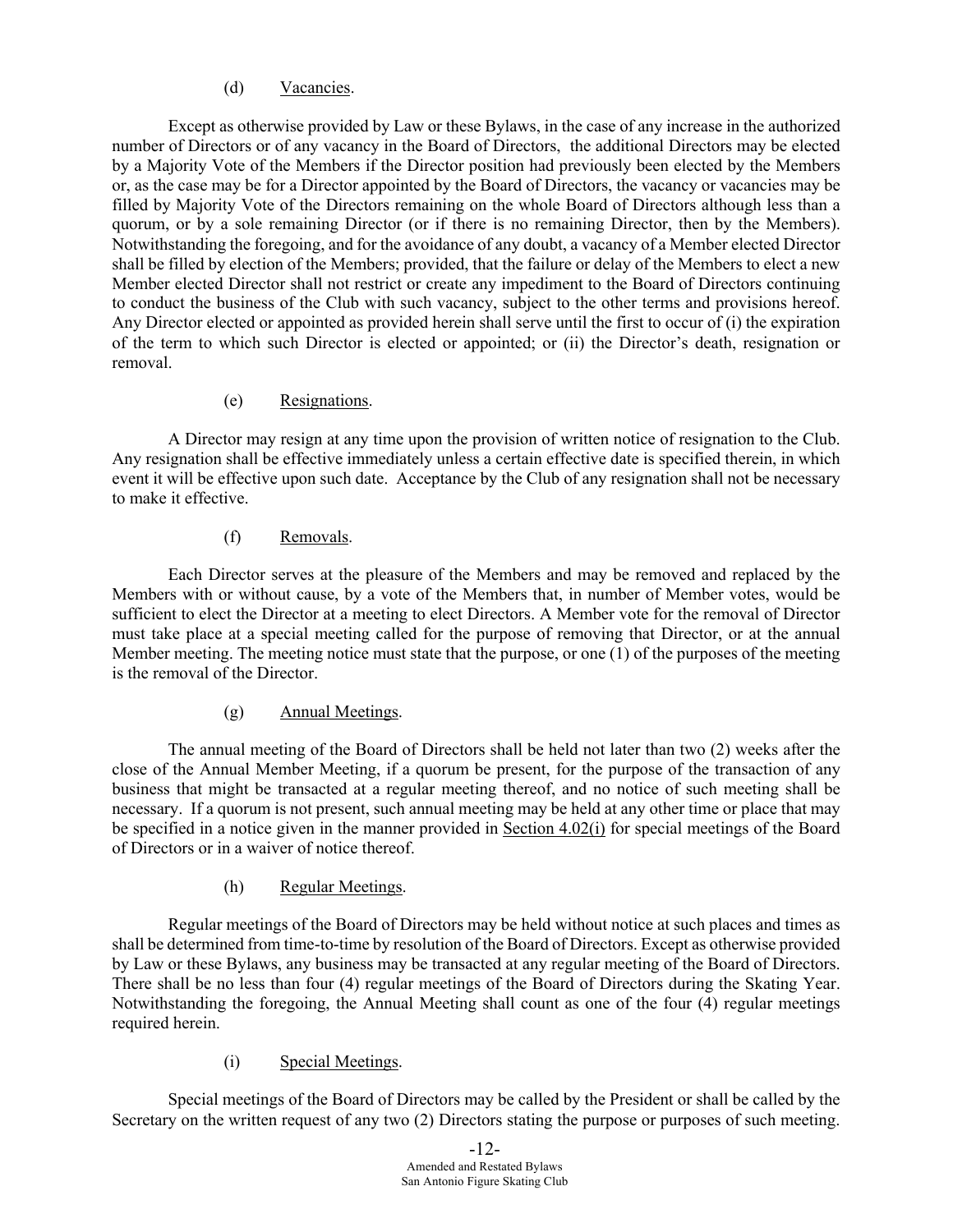Notices of special meetings shall be given to each Director not later than three (3) Business Days before the day the meeting is to be held. No notice of any meeting need be given to any Director who files a written waiver of notice thereof with the Secretary either before or after the meeting. Neither the business to be transacted at, nor the purpose of, any special meeting need be specified in any notice or written waiver of notice, unless so required by these Bylaws. Except as otherwise provided by Law or these Bylaws, any and all business may be transacted at a special meeting.

# (j) Organization of Meetings.

At any meeting of the Board of Directors, business shall be transacted in such order and manner as the President may from time-to-time determine.

# (k) Place of Meetings.

The Board of Directors may hold their meetings at any office or offices of the Club, at the Principal Training Facility, or at any other place as they may determine from time-to-time.

# (l) Compensation of Directors; Reimbursement of Expenses.

The Directors shall not receive any compensation for their services. Directors may be reimbursed by the Club for their reasonable expenses incurred exclusively for Club purposes, if such expenses have been approved by the Board of Directors, and evidence of such expenses in the form of a receipt or substantially similar documentation is provided to the Board of Directors, and in accordance with policies approved from time-to-time by the Board of Directors.

# (m) Consent Action.

Unless otherwise restricted by Law or these Bylaws, any action required or permitted to be taken at any meeting of the Board of Directors may be taken without a meeting if the required number of such Directors consent thereto in writing and the writing or writings are filed with the minutes of proceedings of the Board of Directors. If any action is taken by written consent to which less than all of the Directors have consented, the consenting Directors shall promptly provide notice of such action to the other Directors. Unless an "effective date" is set forth in such consent action, the effective date of the consent action shall be the date the last signature needed to make the consent action effective is returned to the Secretary.

# (n) Participation in Meetings by Telecommunications.

The Directors may participate in a meeting of the Board of Directors by the use of any means of communication by which all Directors participating in the meeting can hear each other during the meeting. A Director participating in a meeting in this manner is deemed to be present in person at the meeting.

# (o) Voting by Mail, Electronic Communication or Facsimile.

The Board of Directors may vote by mail, facsimile, or electronic communication on any matter that may be voted on by the Board of Directors, pursuant to the terms of these Bylaws; provided, that the vote is sent by mail, facsimile or electronic communication directly to the President of the Board of Directors (or such other person as may be designated by the President) and said vote is received by the President of the Board of Directors (or such other person as may be designated by the President) prior to the time that the applicable meeting convenes.

(p) No Loans.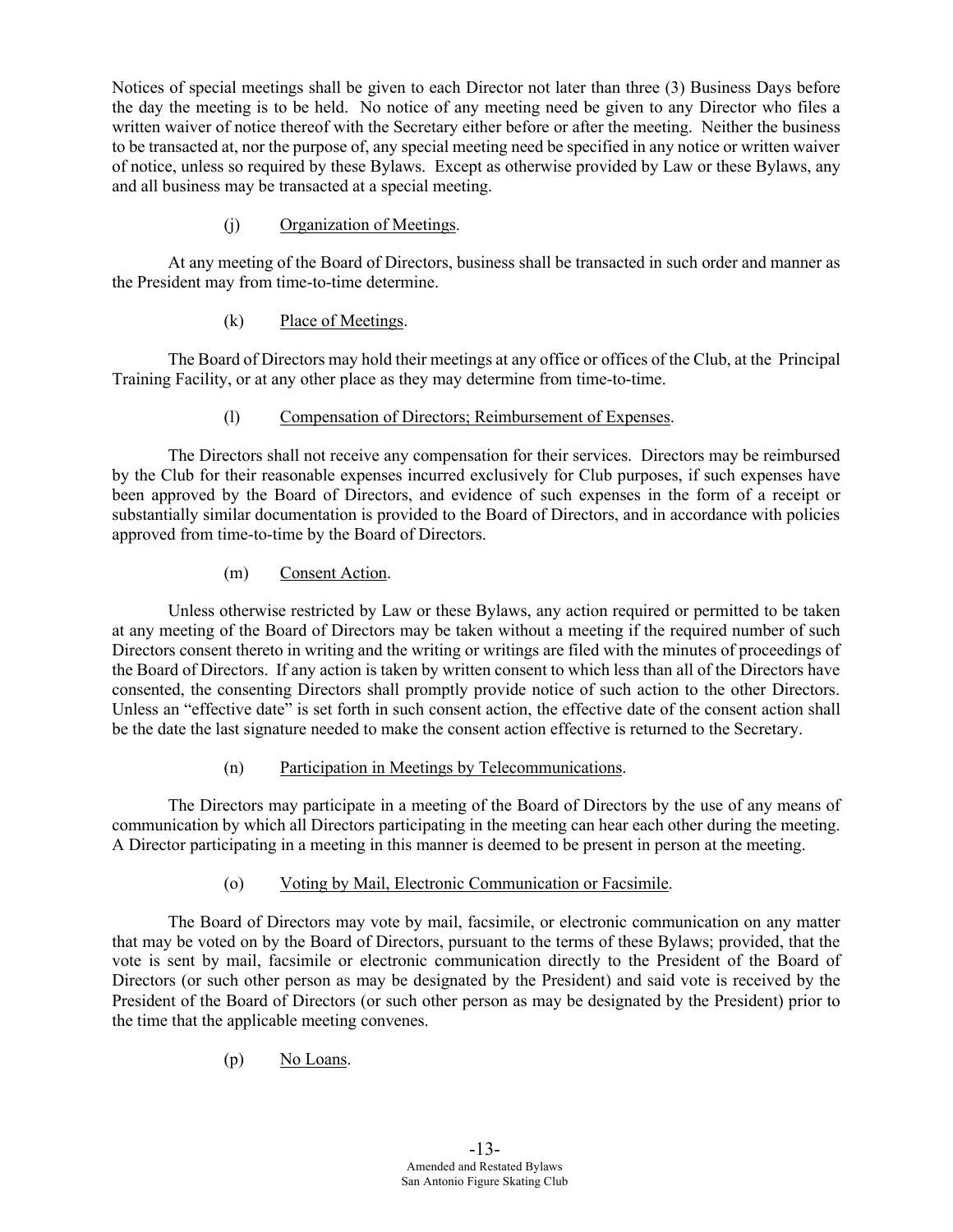No loans shall be made by the Club to its Directors. Any Director who assents to or participates in the making of any such loan shall be liable to the Club for the amount of such loan until the full repayment thereof.

## (q) Standard of Conduct of Directors.

Each Directorshall perform his or her duties as a Director, including, without limitation, their duties as a member of any committee of the Board of Directors (i) in good faith; (ii) in a manner the Director reasonably believes to be in the best interests of the Club; and (iii) with the care an ordinary prudent person in a like position would exercise under similar circumstances. A Director, regardless of title, shall not be deemed to be a trustee with respect to the Club or with respect to any property or assets held or administered by the Club, including, without limitation, property or assets that may be subject to restrictions imposed by the donor or transferor of such property or asset.

#### (r) No Contract.

The election or appointment of a Director shall not in and of itself create contract rights.

# 4.03 Committees.

(a) Formation.

Except as required herein, the Board of Directors may appoint standing or ad hoc committees of the Board of Directors as needed, and pursuant to the terms set forth in Section 4.03(d). Nothing herein shall operate to prohibit the Board of Directors from forming such additional committees as the Board of Directors deems necessary for the effective operation of the Club. The Executive Committee, Membership Committee, Testing Committee, SkateSafe Committee, Alamo Skate Committee, the Junior Board, and the Technology Committee shall each be served by a board-appointed chairperson (or as it related to the Junior Board, the Junior Board representative) that also serves the Club as a Director. Officers, Directors and/or Members may serve as the chairperson of more than one (1) committee.

# (b) Formed Committees.

(i) Executive Committee. The Board of Directors shall establish an Executive Committee. The Executive Committee of the Board of Directors shall be comprised of the Officers and such other Directors as resolved by the Board of Directors, and shall be served by a board-appointed chairperson that serves the Club as a Director.

(ii) Membership Committee. The Board of Directors shall establish a Membership Committee. The Membership Committee shall consist of a board-appointed chairperson that serves the Club as a Director, and as many Members as the Board of Directors deems necessary. The chairperson shall (v) receive Membership Applications from candidates for Club membership; (w) investigate the qualifications of the candidates for membership;  $(x)$  maintain and update the Club roster internally and with U.S. Figure Skating vis-à-vis the U.S. Figure Skating website or by any additional means as provided by U.S. Figure Skating; (y) ensure that a current membership form is available vis-à-vis the Club website; and (z) direct all Dues to the Treasurer.

(iii) Testing Committee. The Board of Directors shall establish a Testing Committee. The Testing Committee shall consist of a board-appointed chairperson that serves the Club as a Director, and as many Members as the Board of Directors deems necessary. The chairperson shall (w) conduct all U.S. Figure Skating tests; (x) arrange for or otherwise obtain approved U.S. Figure Skating judges; (y) set deadlines to receive applications for testing; and (z) establish the time schedule and order of skating for testing, as well as any priorities to be followed by the testing candidates. It shall be the duty of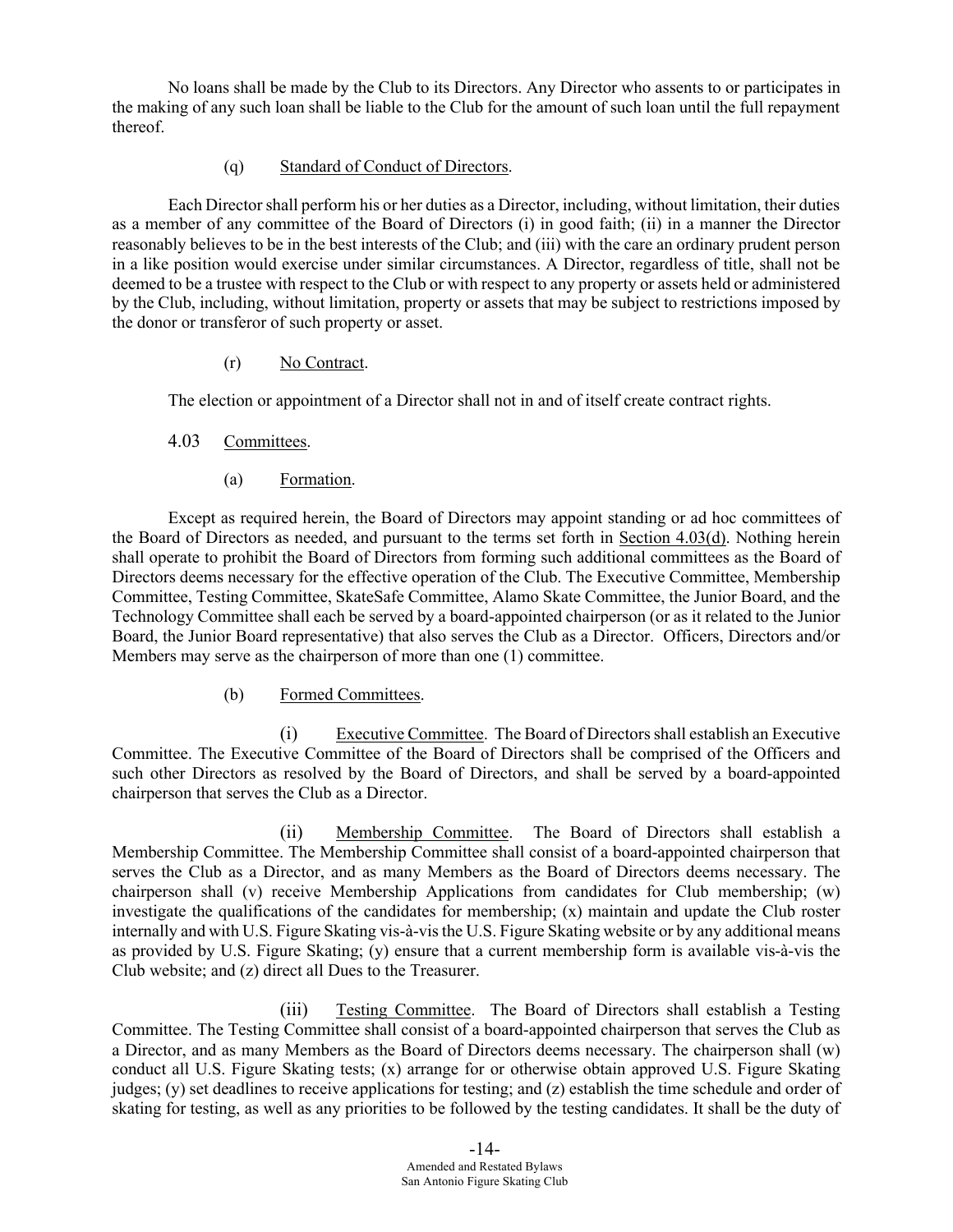the chairperson to fulfill each of the requirements of the chairperson as set forth in the current U.S. Figure Skating Rulebook.

(iv) Junior Board Representative. One Director shall be appointed by the Board of Directors to act as a mentor to the Members of the junior board (the "Junior Board Representative"). The Junior Board Representative shall (y) guide and assist the junior board in their meetings, activities, and fundraising; and (z) speak on behalf of the junior board Members and represent their interests at meetings of the Executive Committee or Board of Directors.

(v) Alamo Skate Committee. The Alamo Skate Committee shall consist of a board-appointed chairperson that serves the Club as a Director, and as many Members as the Board of Directors deems necessary. The chairperson shall (y) oversee all aspects of the planning, organization and execution of the Alamo Skate competition in accordance with U.S. Figure Skating rules and regulations; and (z) work closely with the Executive Committee, the Volunteer Committee and the Hospitality Committee to organize and coordinate each of the various components of the Alamo Skate competition.

(vi) SkateSafe Compliance Committee. The Board of Directors shall establish a SkateSafe Committee. The SkateSafe Compliance Committee shall consist of a chairperson who shall be one of the Directors of the Board of Directors, pursuant to the rules of U.S. Figure Skating, and as many Members as the Board of Directors deems necessary. The chairperson shall  $(x)$  be responsible for the Club's implementation and coordination of the U.S. Figure Skating SkateSafe Program; (y) serve as the liaison for the U.S. Figure Skating SkateSafe Program; and (z) work with the Club to facilitate and implement all aspects of the U.S. Figure Skating SkateSafe Program.

(vii) Technology Committee. The Club may, but shall not be required to, form a Technology Committee during any given Skating Year. To the extent the Technology Committee is active during the Skating Year, the Technology Committee shall consist of a chairperson who shall be one of the Directors of the Board of Directors, and as many Members as the Board of Directors deems necessary. The chairperson shall (x) create and maintain the Club website; (y) advise the Board of Directors on the adoption of new technologies and services for the use in managing Club business; and (z) maintain or otherwise monitor the social media accounts run by the chairperson, or a Member as designated by the Board of Directors. At all times, not less than two (2) Directors shall have knowledge of the current user names and passwords for the website, social media accounts, and any other account that requires a username and password.

(viii) Volunteer Committee. The Club may, but shall not be required to, form a Volunteer Committee during any given Skating Year. To the extent the Volunteer Committee is active during the Skating Year, the Volunteer Committee shall consist of the chairperson, and as many Members as the Board of Directors deems necessary. The chairperson shall (y) keep and maintain record of mandatory volunteer logs from the Members; and (z) work with the Alamo Skate Committee to develop and execute the volunteer schedule for the Alamo Skate competition.

(ix) Hospitality and Social Committee. The Club may, but shall not be required to, form a Hospitality and Social Committee during any given Skating Year. To the extent the Hospitality and Social Committee is active during the Skating Year, the Hospitality and Social Committee shall consist of a chairperson, and as many Members as the Board of Directors deems necessary. The chairperson shall (y) provide and take charge of all necessary hospitality services for attending judges and officials for both competitions and testing; and (z) plan and execute all Club social events.

(x) Fundraising Committee. The Fundraising Committee shall consist of a chairperson, and as many Members as the Board of Directors deems necessary. The chairperson shall (x) prepare and present a fundraising project plan to the Board of Directors for approval; (y) supervise, organize and execute all Club fundraising projects; and (z) cooperate with Treasurer and promptly transfer the funds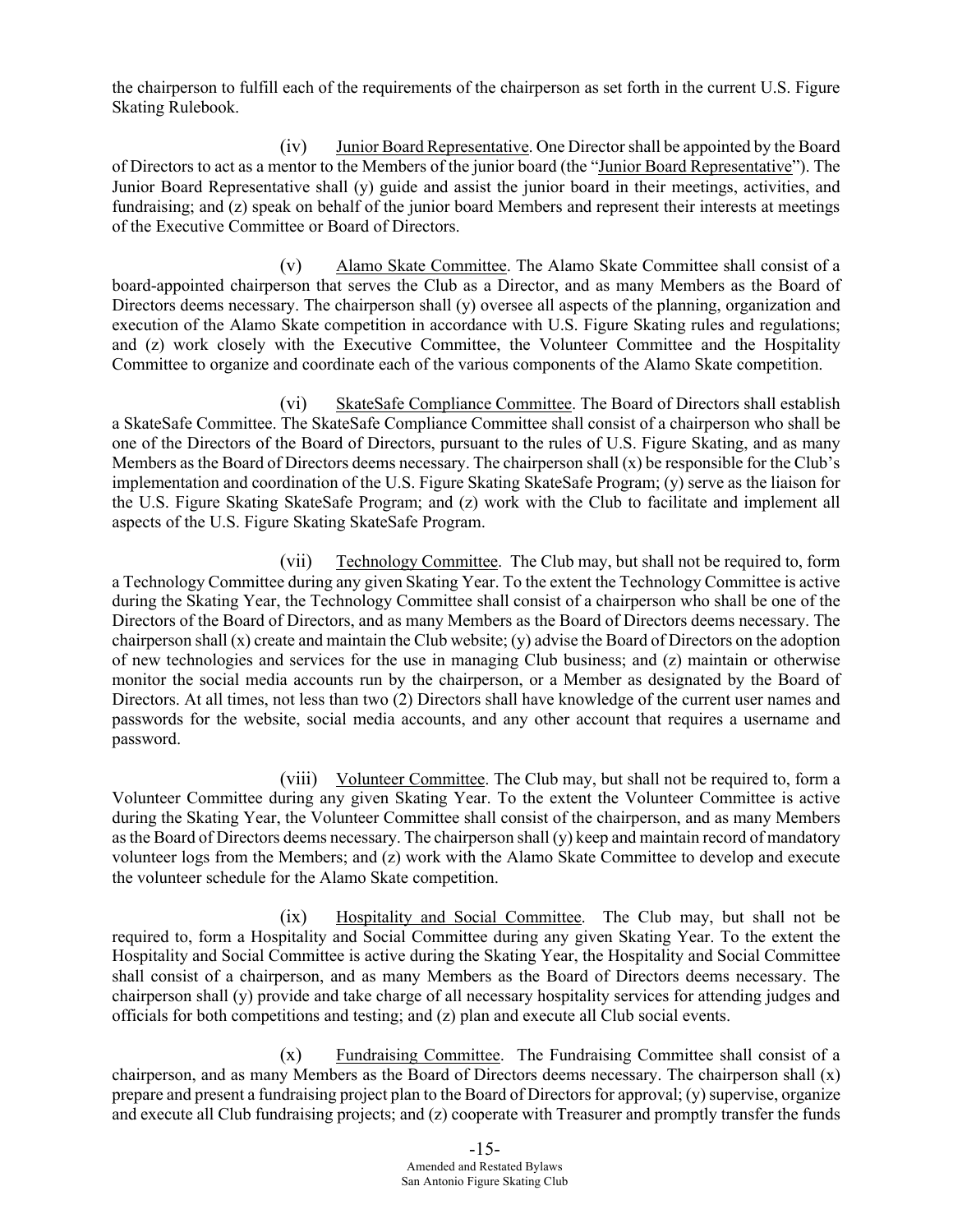derived from Club fundraising projects to the Treasurer for deposit into the Club banking, savings or other account. The Treasurer shall serve as a member of the Fundraising Committee.

(xi) Scholarship Committee. The Scholarship Committee shall consist of a chairperson, and at least three (3) or more Members as determined by the Board of Directors. The Scholarship Committee shall (w) oversee the Club scholarship program; (x) develop and distribute guidelines and applications for Club scholarships; (y) arrange for or otherwise obtain non-partisan judges to review and make determinations with regard to all scholarship applications, such determinations to be subject to the final approval of the Board of Directors; and (z) organize and execute fundraising activities for scholarship fundraising.

(xii) Coaches' Representative. One (1) Coach Membership Member shall speak on behalf of the coaches at meetings of the Executive Committee and/or Board of Directors, and act as a liaison between the Board of Directors and the coaches (the "Coaches' Representative"). The Coaches' Representative must be a full member of the Club.

(c) Meetings.

Each committee appointed by the Board of Directors shall determine the dates, times, and places of its meetings. Except as otherwise provided by Law, the Certificate, or these Bylaws, written or verbal notice of the time and place of meetings shall be given to committee members prior to the meeting.

## (d) Appointment.

The Board of Directors shall, by Majority Vote, appoint the Directors, Officers, or eligible Members to serve in the capacity as a committee chairperson or a committee member for each respective committee. The election or appointment of a committee chairperson or a committee member shall not in and of itself create contract rights.

(e) Removal.

A committee chairperson or committee member may be removed from a committee when his or her conduct is deemed to be detrimental to the welfare and stated purpose of the Club by an affirmative Majority Vote of the Board of Directors.

(f) Non-Voting.

For the avoidance of any doubt, designation as a committee chairperson or committee member does itself create any rights of the committee chairperson or the committee member to vote as a Director in connection with Club matters to be voted on by the Board of Directors. If a Director is serving in the capacity of a committee chairperson, the Director's vote in connection with Club matters shall not be given any greater weight as result of the Director's position as a committee chairperson.

- 4.04 Officers.
	- (a) Designation of Officers.

The Board of Directors, not later than the annual meeting of the Board of Directors, shall elect the Directors to be Officers of the Club. Such election shall be by a Majority Vote of the Board of Directors. Election of an Officer shall not of itself create contract rights, and any vacancy occurring in any office of the Club may be filled by the Board of Directors. Any Officer given an office described in these Bylaws shall have such authority and perform such duties described for that office and shall have such other authority and perform such other duties that the Board of Directors may delegate to such Officer. Each Officer shall hold office until the earlier of (i) the expiration of a period of one  $(1)$  year from the date such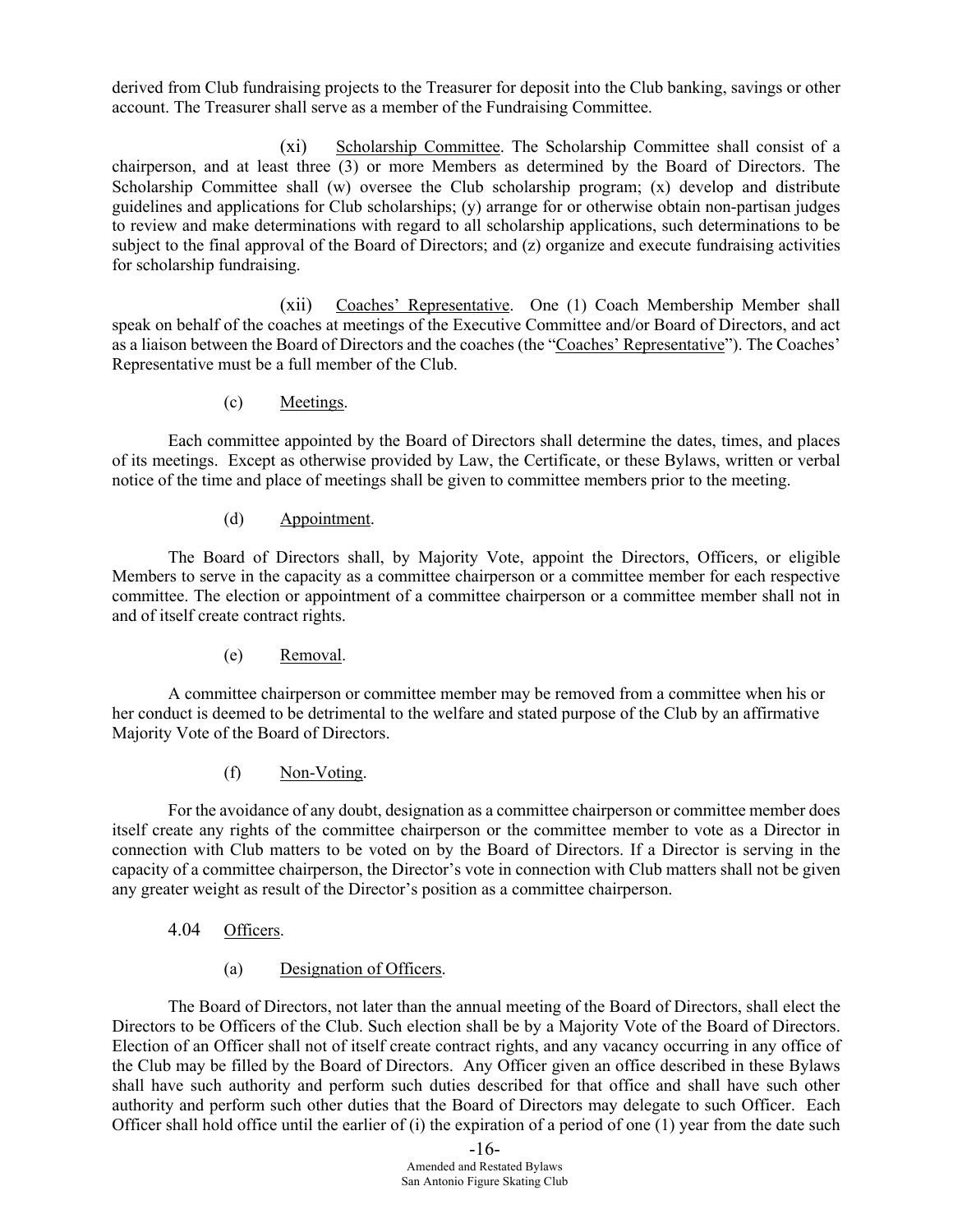Officer took such position, and until his successor shall be duly designated and qualified; (ii) until his death; or (iii) until he shall resign or shall have been removed in the manner hereinafter provided. One (1) person may hold more than one (1) office at a time, except that no person may simultaneously hold the offices of President and Secretary. All eligible Members of one (1) family that serve as Directors of the Club, may serve as an Officer of the Club so long as, collectively, they do not constitute a majority of the total number of Officers of the Club. No Officer may serve in a role as Officer of the Club in excess of four (4) successive terms, without taking a one (1) year gap year between serving in an Officer role, unless it is determined by a Majority Vote of the Board of Directors that serving an additional term is essential to the effective operation of the Club and such Officer has been re-elected as a Director by the Members. Officers must be Directors of the Club and, therefore, must meet the qualifications of a Director as set forth in Section 4.02(b). To the extent an Officer has been elected pursuant to the provisions of any previous Club bylaws, and such Officer is currently serving a term that is, under the previous bylaws, not more than two (2) years, such Officer shall continue to serve the remainder of the Officer's term. At the expiration of such Officer's term, the office shall be filled pursuant to this Section 4.04(a).

## (b) Removal and Resignation of Officers.

Any Officer may be removed, either with or without cause, by the Majority Vote of the Board of Directors at any regular or special meeting of the Board of Directors. Any Officer may resign at any time by giving written notice to the Club. Any resignation shall take effect at the date of the receipt of that notice or at any later time specified in that notice; and, unless otherwise specified in that notice, the acceptance of the resignation shall not be necessary to make it effective. Any resignation is without prejudice to the rights, if any, of the Club under any contract to which the Officer is a party.

# (c) Required Officers.

The Club shall have the following Officers, who shall have the authority, exercise the powers and perform the duties specified below and as may be additionally specified by the Board of Directors or these Bylaws, except that in any event, each Officer shall exercise such powers and perform such duties as may be required by Law:

(i) President. The President shall (a) serve as the chairperson of the Board of Directors; (b) preside at all meetings of the Board of Directors; (c) perform all duties incident to the office of the President and the chairperson of the Board of Directors; (d) preside at all meetings of the Club; (e) be responsible for the entire supervision and management of the Club and its property and assets (subject to the control of the Board of Directors); (f) have the power to call meetings of the Board of Directors and the Club; (g) have the power and authority to sign all agreements and contracts made by the Club upon the approval of the Board of Directors; and (h) shall have such other powers and perform such other duties as may be prescribed by the Board of Directors or these Bylaws.

(ii) Vice-President. The Vice-President shall (a) assist the President in the discharge of the President's duties; (b) officiate in the absence of the President; (x) ensure that appropriate U.S. Figure Skating sanctions are obtained; (c) ensure that liability insurance requirements are met prior to Club events, shows, exhibitions or competitions; and (d) shall have such other powers and perform such other duties as may be prescribed by the Board of Directors or these Bylaws.

(iii) Secretary. The Secretary (a) shall keep or cause to be kept, at the Principal Executive Office or such other place as the Board of Directors may direct, a book of minutes of all meetings and actions of the Member with respect to the Club and the Board of Directors, with the time and place of holding, whether regular or special, and, if special, how authorized, the notice given, the names the Directors present or represented at such meetings, and the proceedings thereof; (b) give, or cause to be given, notice of all meetings of the Members or Board of Directors required by these Bylaws or by Law to be given; (c) keep the seal of the Club, if one be adopted, in safe custody; (d) conduct the correspondence of the Club; (e) maintain a current roster of all Members; (f) provide all new Members with the rules and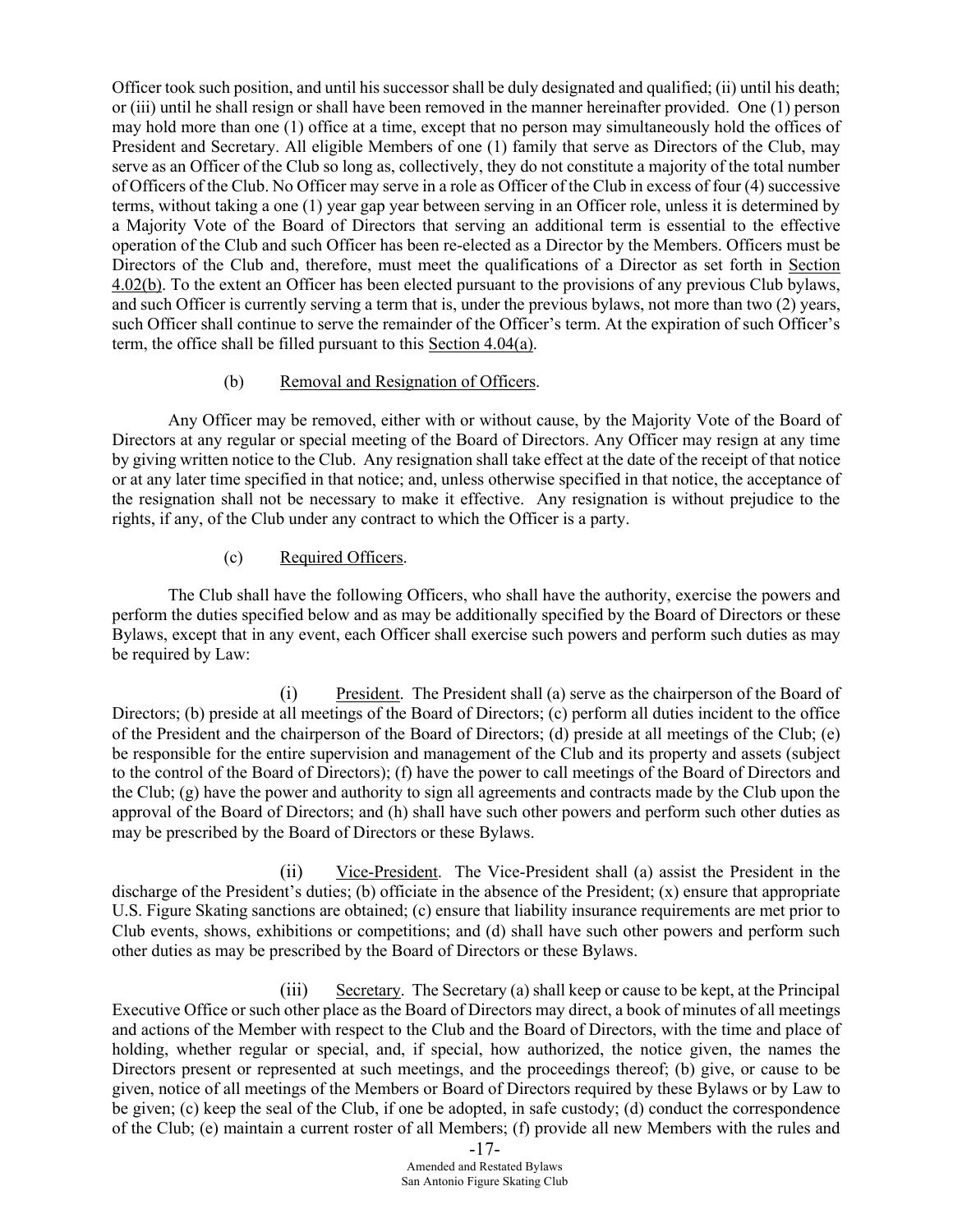regulations of the Club; (g) work with the Membership Committee chairperson; and (z) shall have such other powers and perform such other duties as may be prescribed by the Board of Directors or these Bylaws.

(iv) Treasurer. The Treasurer shall (a) keep and maintain, or cause to be kept and maintained, adequate and correct books and records of accounts of the properties and business transactions of the Club, including accounts of its assets, liabilities, receipts, disbursements, gains, and losses; (b) deposit all cash and other valuables in the name and to the credit of the Club with such depositories as may be designated by the Board of Directors; (c) timely prepare the annual Club's annual budget for approval of the Members; (d) disburse the funds of the Club as may be ordered by the Board of Directors; (e) render to the President, the Members, and any Directors, whenever they request it, an account of all of the treasurer's transactions as the treasurer and of the financial condition of the Club; (f) collect and receive all Dues and other monies paid to the Club; (g) prepare a written report of accounts when requested by the President or the Board of Directors; (h) provide a monthly statement of revenue and expenses, cash balance, as well as the balance sheet on a monthly basis to the Board of Directors;  $(x)$  pay annually the dues of the Club to U.S. Figure Skating; (i) prepare the tax returns as set forth in Article 8; and (j) shall have such other powers and perform such other duties as may be prescribed by the Board of Directors or these Bylaws. The books of account shall at all reasonable times be open to inspection by the Members and any Director. The Treasurer shall serve on the Fundraising Committee.

## (d) Powers of Execution.

# (i) Checks and Notes.

All checks and other demands for money and notes and other instrument for the payment of money, in excess of One Thousand and No/100 Dollars (\$1,000.00) shall be signed by at least two (2) of the following: the President, the Vice-President, the Treasurer, or such other officers as may be authorized by an appropriate written resolution of the Board of Directors, such authorization may be completed by separate written document which may be by electronic means, save and except for text messaging.

# (ii) Contracts and Deeds.

All contracts, deeds and instruments shall be signed on behalf of the Club by the President or by such other Person or Persons as the Board of Directors may from time-to-time designate.

#### (iii) Interests in Other Entities.

All shares of stock, partnership interests, limited liability company interests or other interests owned by the Club in other Entities shall be voted or represented, as the case may be, on behalf of the Club by the President or such other Person or Persons as shall be prescribed by the Board of Directors.

(iv) Contributions; Gifts.

The Board of Directors may accept on behalf of the Club any contribution, gift, bequest, or devise for the general purpose of or for any special purpose of the Club.

#### (e) Compensation of Officers.

The Officers shall not receive any compensation for their services. Officers may be reimbursed by the Club for their reasonable expenses incurred exclusively for Club purposes, if such expenses have been approved by the Board of Directors, and evidence of such expenses in the form of a receipt or substantially similar documentation is provided to the Board of Directors, and in accordance with policies approved from time-to-time by the Board of Directors.

#### (f) No Loans.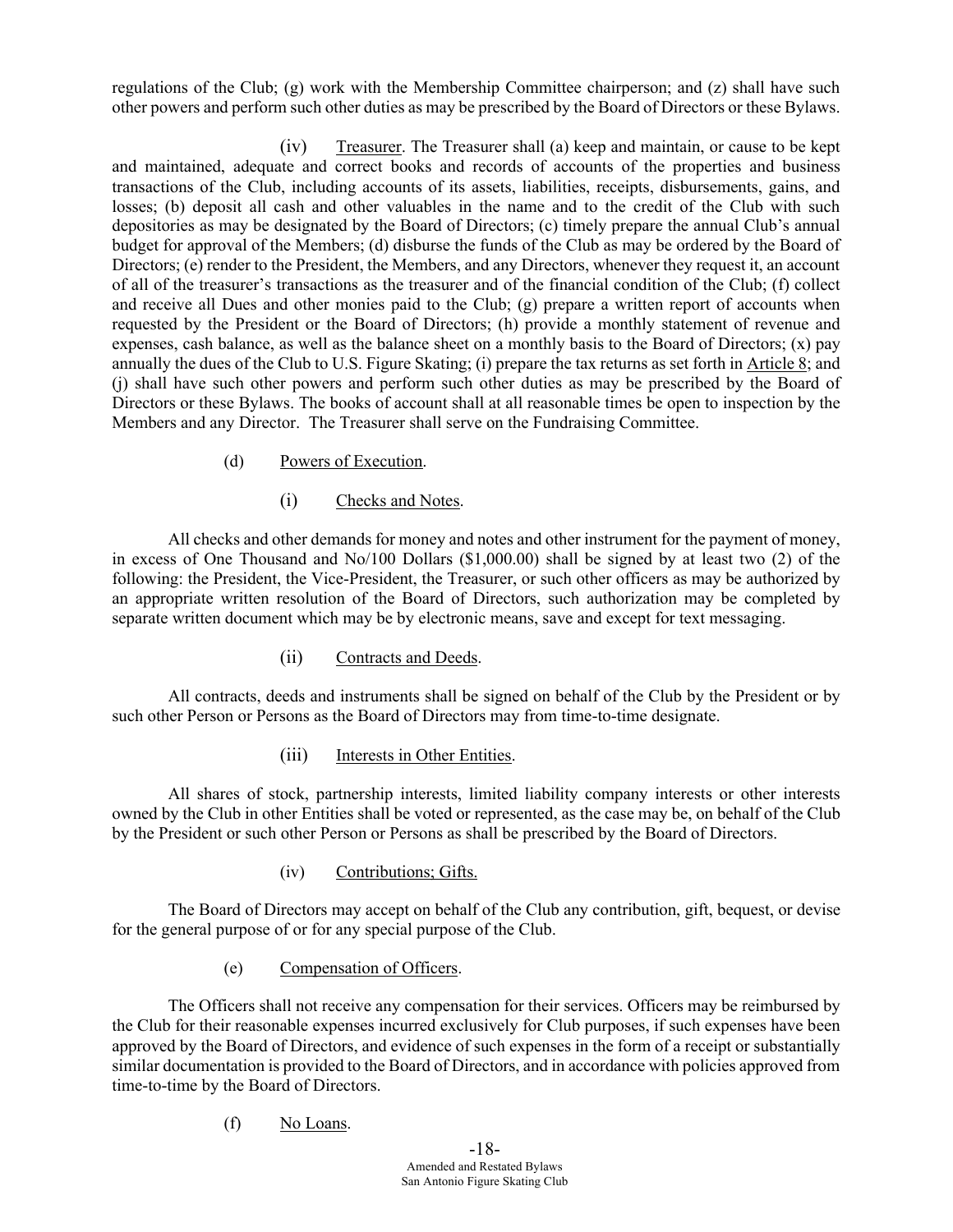No loans shall be made by the Club to its Officers. Any Officer who assents to or participates in the making of any such loan shall be liable to the Club for the amount of such loan until the full repayment thereof.

#### (g) Standard of Conduct for Officers.

Each Officer shall perform his or her duties as an Officer, including, without limitation, their duties as a member of any committee of the Board of Directors (i) in good faith; (ii) in a manner the Officer reasonably believes to be in the best interests of the Club; and (iii) with the care an ordinary prudent person in a like position would exercise under similar circumstances. An Officer, regardless of title, shall not be deemed to be a trustee with respect to the Club or with respect to any property or assets held or administered by the Club, including, without limitation, property or assets that may be subject to restrictions imposed by the donor or transferor of such property or asset.

#### **Article 5 EXCULPATION AND INDEMNIFICATION**

#### 5.01 Exculpation.

NEITHER THE MEMBERS, NOR ANY DIRECTOR, OFFICER, EMPLOYEE OR AGENT OF THE CLUB, SHALL BE LIABLE, RESPONSIBLE OR ACCOUNTABLE IN DAMAGES OR OTHERWISE TO THE CLUB OR THE MEMBER FOR ANY ACTION TAKEN OR FAILURE TO ACT (EVEN IF SUCH ACTION OR FAILURE TO ACT CONSTITUTED THE NEGLIGENCE OF A PERSON, INCLUDING THE PERSON FOR WHOM EXCULPATION IS SOUGHT HEREUNDER) ON BEHALF OF THE CLUB WITHIN THE SCOPE OF THE AUTHORITY CONFERRED ON THE PERSON DESCRIBED IN THESE BYLAWS OR BY LAW UNLESS SUCH ACT OR OMISSION WAS PERFORMED OR OMITTED FRAUDULENTLY OR CONSTITUTED GROSS NEGLIGENCE OR WILLFUL MISCONDUCT. TO THE EXTENT THAT, AT LAW OR IN EQUITY, THE MEMBERS, OR ANY DIRECTOR, OFFICER, EMPLOYEE OR AGENT OF THE CLUB HAS DUTIES (INCLUDING FIDUCIARY DUTIES) AND LIABILITIES RELATING TO THE CLUB, SUCH MEMBER, DIRECTOR, OFFICER, EMPLOYEE OR AGENT OF THE CLUB ACTING UNDER THESE BYLAWS SHALL NOT BE LIABLE TO THE CLUB OR THE MEMBERS FOR HIS OR HER RELIANCE ON THE PROVISIONS OF THESE BYLAWS. THE PROVISIONS OF THESE BYLAWS, TO THE EXTENT THAT THEY EXPAND OR RESTRICT THE DUTIES AND LIABILITIES OF THE MEMBERS, DIRECTORS, OFFICERS, EMPLOYEES AND AGENTS OF THE CLUB OTHERWISE EXISTING AT LAW OR IN EQUITY, REPLACE SUCH OTHER DUTIES AND LIABILITIES OF THE MEMBERS, DIRECTORS, OFFICERS, EMPLOYEES AND AGENTS OF THE CLUB.

#### 5.02 Indemnification.

#### (a) Right to Indemnification.

Subject to the limitations and conditions provided in this Article 5, each Person who was or is made a party or is threatened to be made a party to or is involved in any threatened, pending or completed action, suit or proceeding, whether civil, criminal, administrative, arbitrative or investigative (hereinafter a "Proceeding"), or any appeal in such a Proceeding or any inquiry or investigation that could lead to such a Proceeding, by reason of the fact that he, or a Person of whom he is the legal representative, is or was a Member, Director, Officer, employee or agent of the Club or while a Member, Director, Officer, employee or agent of the Club is or was serving at the request of the Club as a member, manager, director, officer, partner, venturer, proprietor, trustee, employee, agent or similar functionary of another foreign or domestic limited liability company, corporation, partnership, joint venture, sole proprietorship, trust, employee benefit plan or other enterprise shall be indemnified by the Club to the fullest extent permitted by the TBOC, as the same exists or may hereafter be amended (but, in the case of any such amendment, only to the extent that such amendment permits the Club to provide broader indemnification rights than said Law permitted the Club to provide prior to such amendment) against judgments, penalties (including excise and similar taxes and punitive damages), fines, settlements and reasonable expenses (including attorneys' fees) actually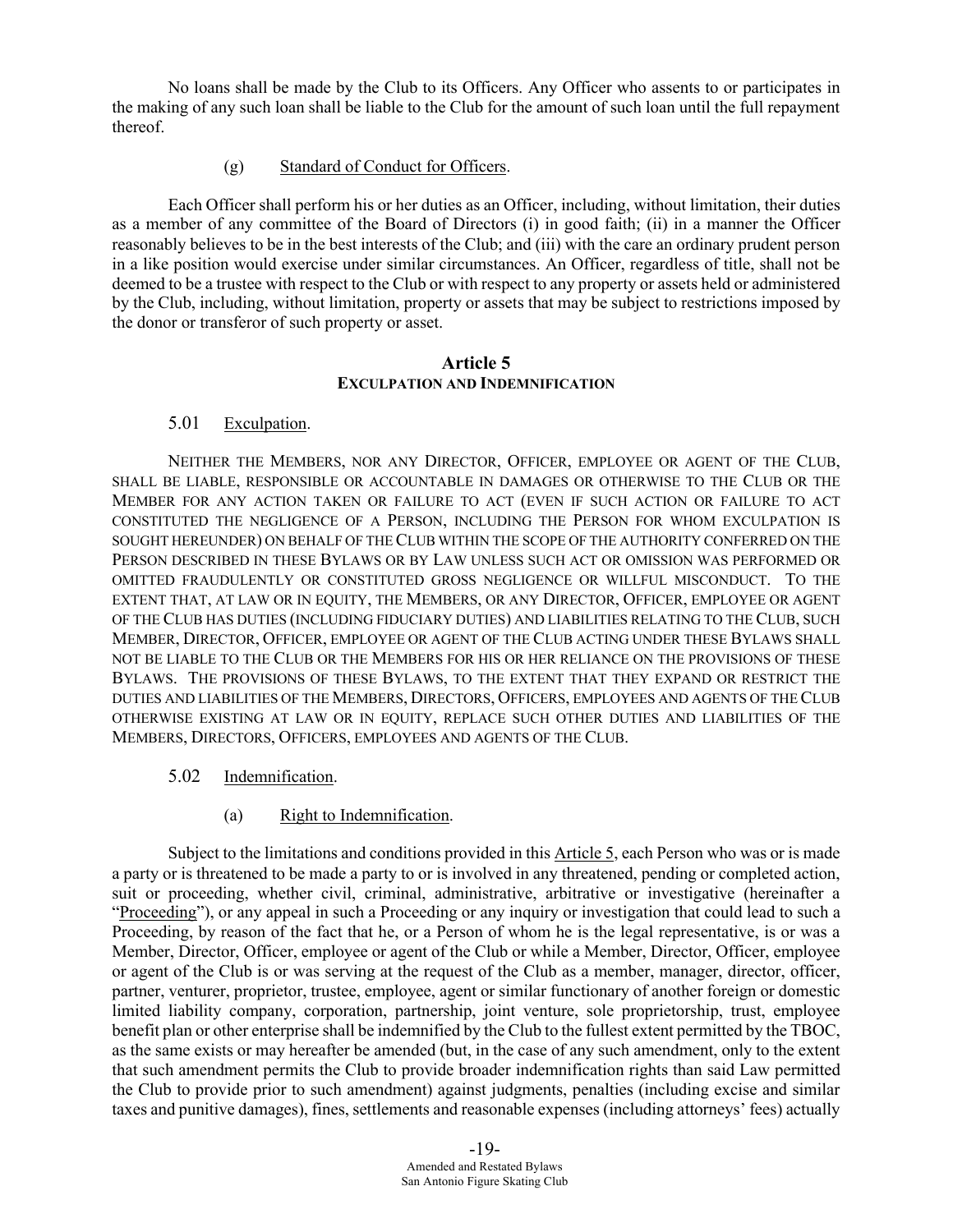incurred by such Person in connection with such Proceeding, and indemnification under this Section 5.02(a) shall continue as to a Person who has ceased to serve in the capacity which initially entitled such Person to indemnity hereunder. The rights granted pursuant to this Section 5.02(a) shall be deemed contract rights, and no amendment, modification, or repeal of this Section 5.02(a) shall have the effect of limiting or denying any such rights with respect to actions taken or Proceedings arising prior to any such amendment, modification or repeal. It is expressly acknowledged that the indemnification provided in this Section 5.02(a) could involve indemnification for negligence or under theories of strict liability. Notwithstanding the foregoing, such indemnification is available to the extent such funds are available to the Club, in excess of the cash balance required to be maintained by the Club pursuant to these Bylaws, or are otherwise available vis-à-vis Club insurance coverages, to satisfy such indemnification.

#### (b) Advance Payment.

The right to indemnification conferred in Section  $5.02(a)$  shall include the right to be paid or reimbursed by the Club the reasonable expenses incurred by a Person of the type entitled to be indemnified under Section 5.02(a) who was, is or is threatened to be made a named defendant or respondent in a Proceeding in advance of the final disposition of the Proceeding and without any determination as to the Person's ultimate entitlement to indemnification; provided, however, the payment of such expenses incurred by any such Person in advance of the final disposition of a Proceeding, shall be made only upon delivery to the Club of a written affirmation by such Person of his good faith belief that he has met the standard of conduct necessary for indemnification under Section 5.02(a) and a written undertaking, by or on behalf of such Person, to repay all amounts so advanced if it shall ultimately be determined that such indemnified Person is not entitled to be indemnified under Section 5.02(a) or otherwise, and only to the extent such funds are available to the Club, in excess of the cash balance required to be maintained by the Club pursuant to these Bylaws, or are otherwise available vis-à-vis Club insurance coverages, to satisfy such indemnification.

#### 5.03 Nonexclusivity of Rights.

The right to indemnification and the advancement and payment of expenses conferred in Section 5.02(a) shall not be exclusive of any other right a Person indemnified pursuant to Section 5.02 may have or hereafter acquire under any Law, provision of the Certificate or these Bylaws or otherwise.

#### 5.04 Insurance.

The Club shall purchase and maintain General Liability insurance (with at least minimum levels as required by U.S. Figure Skating), as well as Directors and Officers (D&O) insurance coverage, as may purchase other and such additional policies of insurance as determined and confirmed by the Board of Directors), at its expense, to protect itself and any Person who is or was serving as a Member, Director, Officer, employee or agent of the Club or is or was serving at the request of the Club as a member, manager, director, officer, partner, venturer, proprietor, trustee, employee, agent or similar functionary of another foreign or domestic limited liability company, corporation, partnership, joint venture, sole proprietorship, trust, employee benefit plan or other enterprise against any expense, liability or loss, whether or not the Club would have the power to indemnify such Person against such expense, liability or loss under Section 5.02.

## **Article 6 TAX MATTERS**

#### 6.01 Tax Returns.

The Treasurer of the Club shall prepare (with the review of and confirmation by the Board of Directors) and timely file (including extensions) all federal, state and local tax returns required to be filed by the Club, if any. The Club shall bear the costs of the preparation and filing of its tax returns, if any.

-20-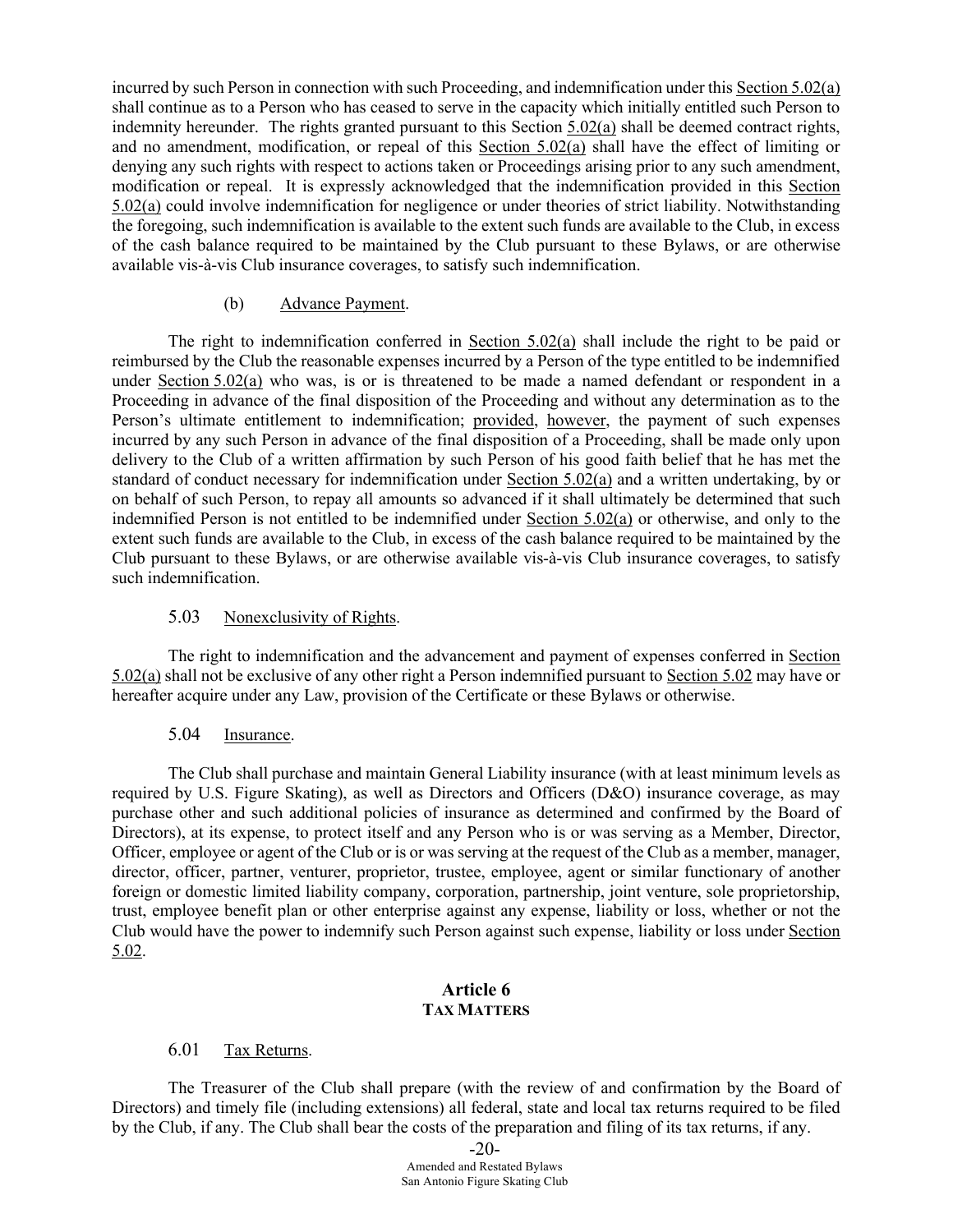## **Article 7 BOOKS, RECORDS, REPORTS, BANK ACCOUNTS AND LOANS**

#### 7.01 Books and Records.

The Club shall keep or cause to be kept at the Principal Executive Office of the Club complete and accurate books and records of the Club as required by the TBOC, with supporting documentation of the Club's transactions and the conduct of its business. The records shall include:

(a) complete and accurate information regarding the state of the business and financial condition of the Club;

(b) a copy of the Certificate and these Bylaws and all amendments thereto;

(c) a current list of the last known business, residence or mailing address of the Members, Directors and Officers;

(d) a Member roster in alphabetical order, by membership level, that reflects the number of votes each Member is entitled to cast;

- (e) resolutions of the Board of Directors;
- (f) a copy of the most current corporate report delivered to the State;
- (g) copies of all written communications to Members for the past three (3) years;
- (h) copies of all financial statements for the past three (3) years;

(i) the financial reports, accounting records, and statements of the Club, including copies of any review or audit prepared by an accounting firm pursuant to Section 9.02; and

(j) to the extent any filing is required or made by the Club, the Club's tax returns for the Club's six (6) most recent tax years.

# 7.02 Inspection and Copying of Records.

A Member is entitled to inspect and copy Club records, at the Member's sole cost and expense; provided, that the Member deliver a written request to the Secretary at least five (5) Business Days before the date upon which a Member wishes to inspect and copy Club records; provided, further, the Member (i) has been a Member of the Club for a period of not less than three (3) months immediately preceding the request; (ii) the request is made in good faith and for a proper purpose; (iii) the Member describes with reasonable detail the purpose of the inspection and the records the Member desires to inspect; and (iv) the records to be revised are directly connected to the detailed purpose. Such inspection must take place during regular business hours at the Club's Principal Executive Office. The rights set forth herein may not be removed or otherwise limited by the Certificate or these Bylaws.

7.03 Club Roster.

Unless the Board of Directors provides its written consent, the Club's roster or any part thereof may not be (i) obtained or used by any person for any purpose unrelated to a Member's interest as a Member; (ii) used to solicit money or property unless such money or property would be used solely to solicit the votes of the members in an election by the Club; (iii) used for any commercial purpose; or (iv) sold to or purchased by any person.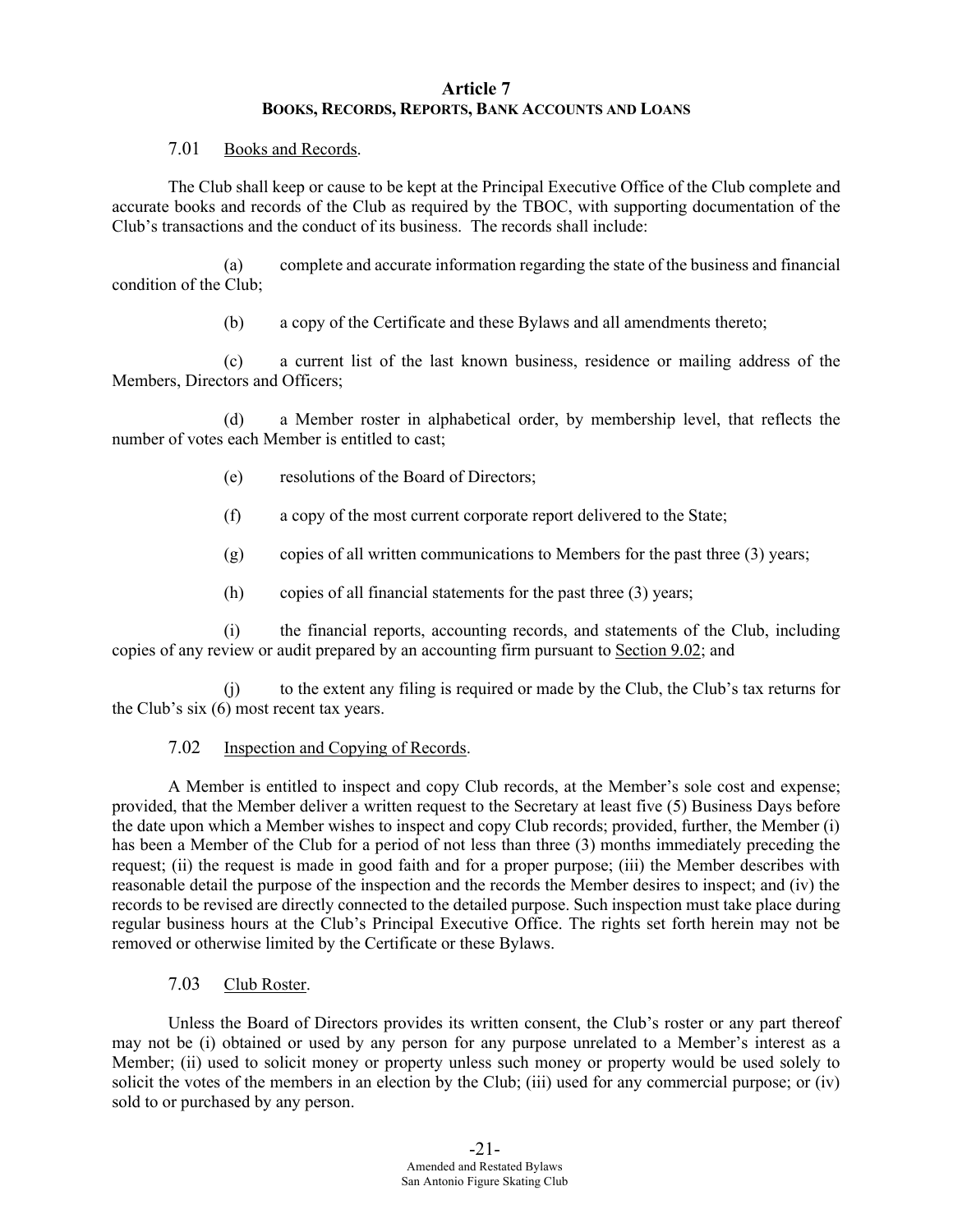#### 7.04 Accounts.

The Club shall establish one or more separate bank and investment accounts to deposit its funds, which shall be maintained in the Club's name. The Club's funds may not be commingled with the funds of the Member or any other Person. All funds received by the Club shall be safeguarded and promptly deposited in one or more financial institutions approved by the Board of Directors, insured by the Federal Deposit Insurance Corporation, and in accounts held under the Club name. Any change in such institution shall be made only upon the approval of a Majority Vote of the Directors. Subject to the terms and provisions of these Bylaws, all arrangements necessary to open or close accounts of the Club or to manage activities associated with such accounts for the receipt, holding or disbursement of funds of the Club shall be the responsibility of the Treasurer. The Treasurer may delegate duties incident to implementing such arrangements to one or more persons upon the written approval of a Majority of the Directors.

### **Article 8 DISSOLUTION**

#### 8.03 Dissolution.

Upon dissolution of the Club, the Board of Directors shall, after paying or making provision for the payment of all of the liabilities of the Club, distribute all of the assets of the Club to, at the discretion of the Board of Directors, the geographically closest figure skating club or a local non-profit organization with a purpose similar to or otherwise compatible with the purpose set forth herein. Any decision by the Board of Directors to wind up, dissolve, or terminate the Club must be approved by a vote of two-thirds of the Members in order to become effective. The Member may at any time dissolve the Club without the approval of the Board of Directors.

#### 8.04 Certificate of Termination.

On completion of the distribution of the Club's property as provided herein, the Board of Directors (or such other Person or Persons as the TBOC may require or permit) shall file a certificate of termination with the Secretary of State of the State of Texas and take such other actions as may be necessary to terminate the existence of the Club. Upon the filing of the certificate of termination with the Secretary of State of the State of Texas, the existence of the Club shall cease, except as may be otherwise provided by the TBOC or other applicable Law.

#### **Article 9 GENERAL PROVISIONS**

#### 9.01 Notices.

Except as expressly set forth to the contrary in these Bylaws, all notices, requests or consents provided for or permitted to be given under these Bylaws must be in writing and must be delivered to the recipient in person, by courier or certified mail, return receipt requested, and a notice, request or consent given under these Bylaws is effective on receipt by the Person to receive it. Whenever any notice is required to be given by Law, the Certificate or these Bylaws, a written waiver thereof, signed by the Person entitled to notice, whether before or after the time stated therein, shall be deemed equivalent to the giving of such notice.

#### 9.02 Conflict Resolution.

(a) If any Member has a complaint against another Member for the infraction of any Bylaw, policy, procedure, rule of the Club, or the Club code of conduct, other than skating rules, then the Member may file a written complaint with the Board of Directors. The written complaint will be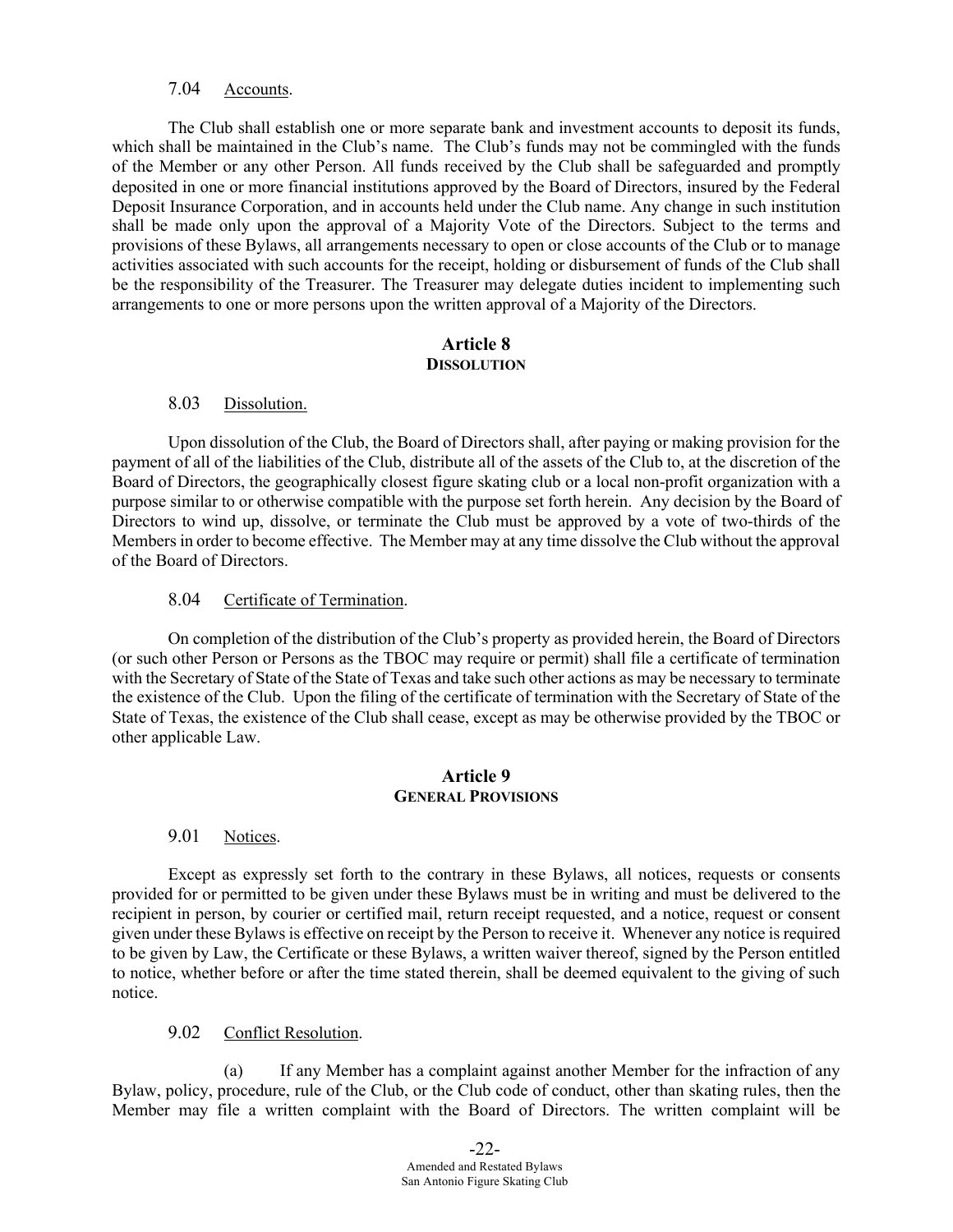investigated and resolved pursuant to the Club's conflict resolution policy, adopted by the Club and in effect in accordance with the Bylaws of U.S. Figure Skating.

(b) Any Member having a complaint against another Member for the infraction of any Bylaw, policy, procedure, rule of the Club, or the Club code of conduct, other than skating rules, such a conduct injurious to the reputation or welfare of the Club, may file a written complaint with the Board of Directors. Such written complaint shall set forth the facts of the complaint, together with the names of witnesses, if any. After the receipt of such written complaint, the Board of Directors shall convene a meeting as soon as practicable to investigate the complaint. The complainant Member and the Member complained of shall receive not less than seven (7) Business Days' notice of such meeting and may be heard by the Board of Directors with their witnesses. The statements and evidence of the Member parties shall be reduced to writing and filed with the Secretary, who shall mail copies thereof to the complainant Member and the Member complained of. An appeal from a decision of the Board of Directors may be taken to the Club within seven (7) Business Days thereafter by delivering a written notice to the Secretary of such appeal. A special meeting shall thereupon be called for the consideration of the case and a two-thirds vote of the Members shall be necessary to reverse the decision of the Board of Directors.

(c) Subject to the terms and provisions of these Bylaws, the grounds for suspension and expulsion shall be (i) the failure or refusal to materially obey the Bylaws, policies, procedures, rules of the Club, or the Club code of conduct, or those Bylaws, rules and regulations of U.S. Figure Skating; (ii) conduct such as would tend to bring the Club or its Members into disrepute; or (iii) conduct materially inconsistent with the best interests or the Club or its Members.

(d) Subject to the terms and provisions of these Bylaws, a Member may be suspended or expelled by a resolution of the Board of Directors. Notice of suspension or expulsion must be delivered to the Member in writing by first class or certified mail, and must state the reason for the suspension, as well as the time period for which the Member is suspended pursuant to the applicable provisions of Section  $4.01(a)(vii)$  and Section 3.03(c).

(e) Notwithstanding the foregoing, any alleged violation that falls within the jurisdiction or administration of the U.S. Center for SafeSport shall be governed by the policies and procedures set forth by the U.S. Center for SafeSport, as may be amended from time-to-time.

9.03 Fiscal Year – Skating Year.

The fiscal year of the Club shall be the same as the Skating Year, as of the date of these Bylaws commencing on July 1 of each year and ending on June 30. On or before the expiration of forty-five (45) days after the close of each fiscal year, the Club shall cause financial reports and statements for such fiscal year to be prepared and distributed to the Members.

# 9.04 Annual Budget.

The Board of Directors shall approve of an annual operating budget for the Club, which such annual budget shall be presented to and voted upon at the annual meeting by the Members. The annual budget shall be passed by a Majority Vote of the Members.

# 9.05 Mergers and Exchanges.

Subject to the requirements of the TBOC, the Club may be a party to a merger, consolidation, conversion, share or interest exchange, or other transaction authorized by the TBOC.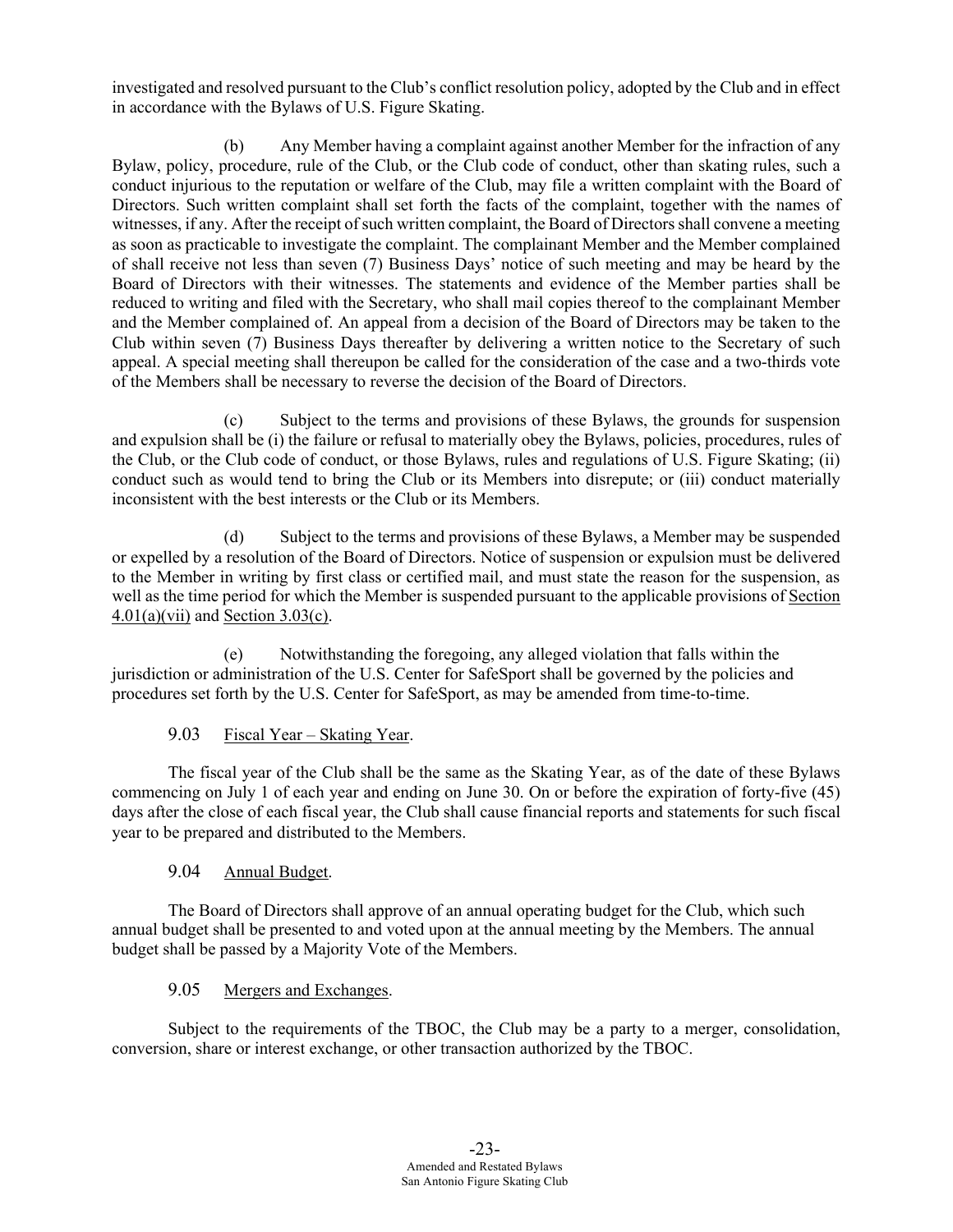## 9.06 Supersedure.

These Bylaws constitute the bylaws of the Club and supersede all prior bylaws with respect to the Club, whether oral or written.

#### 9.07 Adoption; Amendment or Restatement.

(a) These Bylaws shall become effective upon the affirmative approval by the Members and the Board of Directors, pursuant to a two-thirds vote of the Members present at any meeting of the Members at which a quorum is present, and not otherwise.

(b) These Bylaws may be amended or restated only by a written instrument adopted by the Members and the Board of Directors, pursuant to a two-thirds vote of the Members present at any meeting of the Members at which a quorum is present, and not otherwise.

(c) The Certificate may be amended or restated only with the approval of the Members and the Board of Directors, pursuant to a two-thirds vote of the Members present at any meeting of the Members at which a quorum is present, and not otherwise.

#### 9.08 Governing Law; Severability.

THESE BYLAWS ARE GOVERNED BY AND SHALL BE CONSTRUED IN ACCORDANCE WITH THE LAWS OF THE STATE OF TEXAS, EXCLUDING ANY CONFLICT-OF-LAWS RULE OR PRINCIPLE THAT MIGHT REFER THE GOVERNANCE OR THE CONSTRUCTION OF THESE BYLAWS TO THE LAW OF ANOTHER JURISDICTION. In the event of a direct conflict between the provisions of these Bylaws and (a) any provision of the Certificate, or (b) any mandatory, non-waivable provision of the TBOC, such provision of the Certificate or the TBOC shall control. If any provision of the TBOC provides that it may be varied or superseded in the bylaws (or otherwise by agreement of the members of a Texas non-profit corporation), such provision shall be deemed superseded and waived in its entirety if these Bylaws contain a provision addressing the same issue or subject matter. These Bylaws shall be liberally construed to effectuate the purposes set forth herein. If any provision of these Bylaws or the application thereof to any Person or circumstance is held invalid or unenforceable to any extent, the remainder of these Bylaws and the application of that provision to other Persons or circumstances is not affected thereby and that provision shall be enforced to the greatest extent permitted by Law.

#### **Article 10 DEFINITIONS**

#### 10.01 Definitions.

As used in these Bylaws, the following capitalized terms shall have the meanings set forth below:

"Additional Assessment"—shall have the meaning given such term in Section 3.04(c).

"Associate Skating Membership"—shall have the meaning given such term in Section 3.05(f).

"Basic Skills Skating Membership"—shall have the meaning given such term in Section  $3.05(g)$ .

"Board of Directors" — shall have the meaning given such term in Section 4.01(a).

"Business Day" — means any day other than a Saturday, a Sunday or a holiday on which national banking associations in the State of Texas are closed.

"Bylaws" — shall have the meaning given such term in the preamble hereto.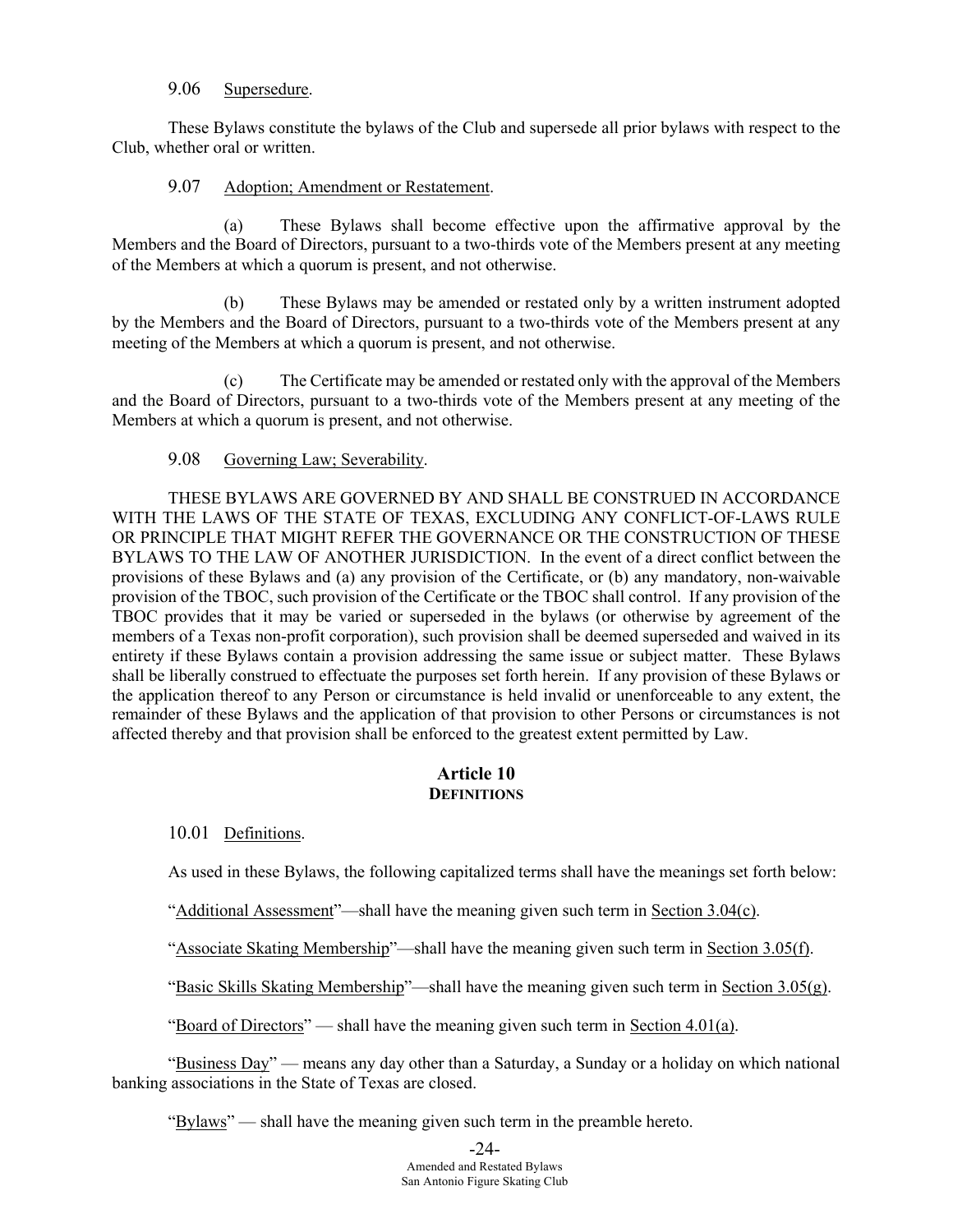"Certificate" — shall have the meaning given such term in the preamble hereto.

"Club" — shall have the meaning given such term in the preamble hereto.

"Coach Membership"—shall have the meaning given such term in Section 3.05(d).

"Coaches' Representative"—shall have the meaning given such term in Section  $4.03(b)(xi)$ .

"Code" — means the Internal Revenue Code of 1986, as amended from time-to-time.

"Collegiate Membership"—shall have the meaning given such term in Section 3.05(c).

"Director" — shall have the meaning given such term in Section 4.01(a).

"Dues"—shall have the meaning given such term in Section 3.04(a).

"Entity" — means any foreign or domestic general partnership, limited partnership, limited liability company, corporation, joint venture, sole proprietorship, trust, business trust, employee benefit plan, cooperative, association or any other entity.

"Principal Executive Office" — shall have the meaning given to such term in Section 2.02.

"Full Skating Membership"—shall have the meaning given such term in Section 3.05(a).

"Governmental Authority" — means any federal, state, local or foreign government or any provincial, departmental or other political subdivision thereof, or any Entity, body or authority exercising executive, legislative, judicial, regulatory, administrative or other governmental functions, including any court, department, commission, board, bureau, agency, instrumentality or administrative body.

"Introductory Full Skating Membership"—shall have the meaning given such term in Section  $3.05(b)$ .

"Junior Board Representative"—shall have the meaning given to such term in Section  $4.03(b)(iv)$ .

"Junior Membership" —shall have the meaning given to such term in Section 3.05(d).

"Law" — means any applicable constitutional provision, statute, act, code (including the Code), law, regulation, rule, ordinance, order, decree, ruling, proclamation, resolution, judgment, decision, declaration, or interpretative or advisory opinion or letter of a Governmental Authority.

"Majority Vote"—means action on a matter by the Members or Board of Directors, respectively, as prescribed by these Bylaws, is approved if the votes cast favoring the action exceed the votes cast opposing the action, unless the void of a greater number of votes is required by law or the Certificate.

"Member" or "Members" — shall have the meaning given to such term in Section 3.01 hereof.

"Member Parent" or "Member Guardian"—shall have the meaning given to such term in Section  $3.05(a)$ .

"Membership Application"—shall have the meaning given to such term in Section 3.02 hereof.

"Minor Skater"—shall have the meaning given to such term in Section 3.05(a).

"Officers" or "Officer"— shall have the meaning given such term in Section 4.01(a).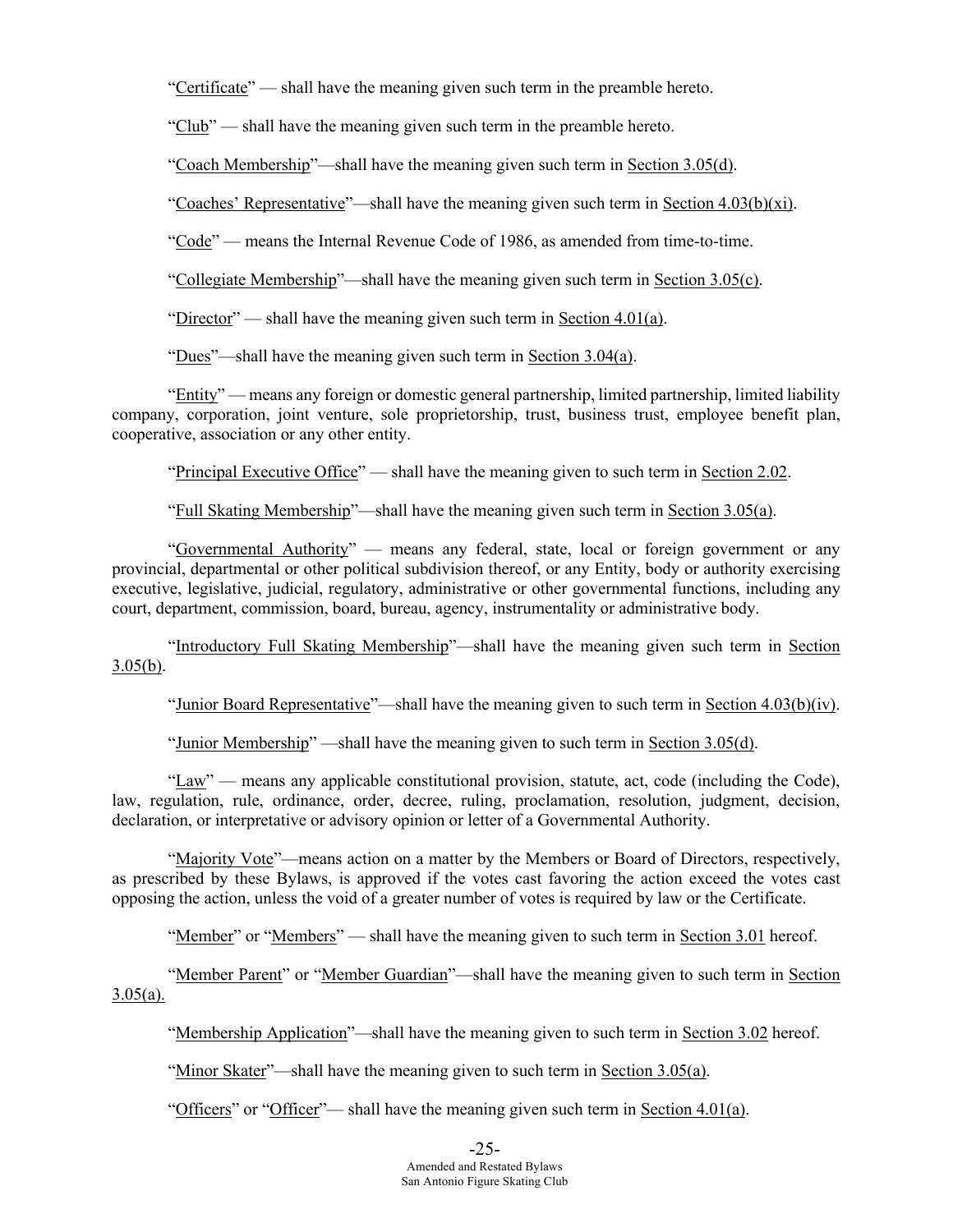"Officials Membership"—shall have the meaning given such term in Section 3.05(e).

"Past Due Notice"—shall have the meaning given such term in Section 3.04(d).

"Person" — means any natural person or Entity and any heir, executor, administrator, legal representative, successor or assign thereof where the context so admits.

"Principal Executive Office" — shall have the meaning given to such term in Section 2.02.

"Principal Training Facility" — shall have the meaning given to such term in Section 2.02.

"Proceeding" — shall have the meaning given such term in Section 5.02(a).

"Registered Agent" —shall have the meaning given to such term in Section 2.02.

"Registered Office" —shall have the meaning given to such term in Section 2.02.

"Rejection Notice"—shall have the meaning given to such term in Section 3.02(c).

"Skating Year"—shall have the meaning given to such term in Section 3.04(b).

"Tax Exempt Requirements" – shall have the meaning given such term in Section 2.05.

"TBOC" — means the Texas Business Organizations Code, as amended.

"U.S. Figure Skating"—Shall mean The United States Figure Skating Association.

10.02 Other capitalized terms defined elsewhere in these Bylaws shall have the meanings so given them

[END OF BYLAWS]